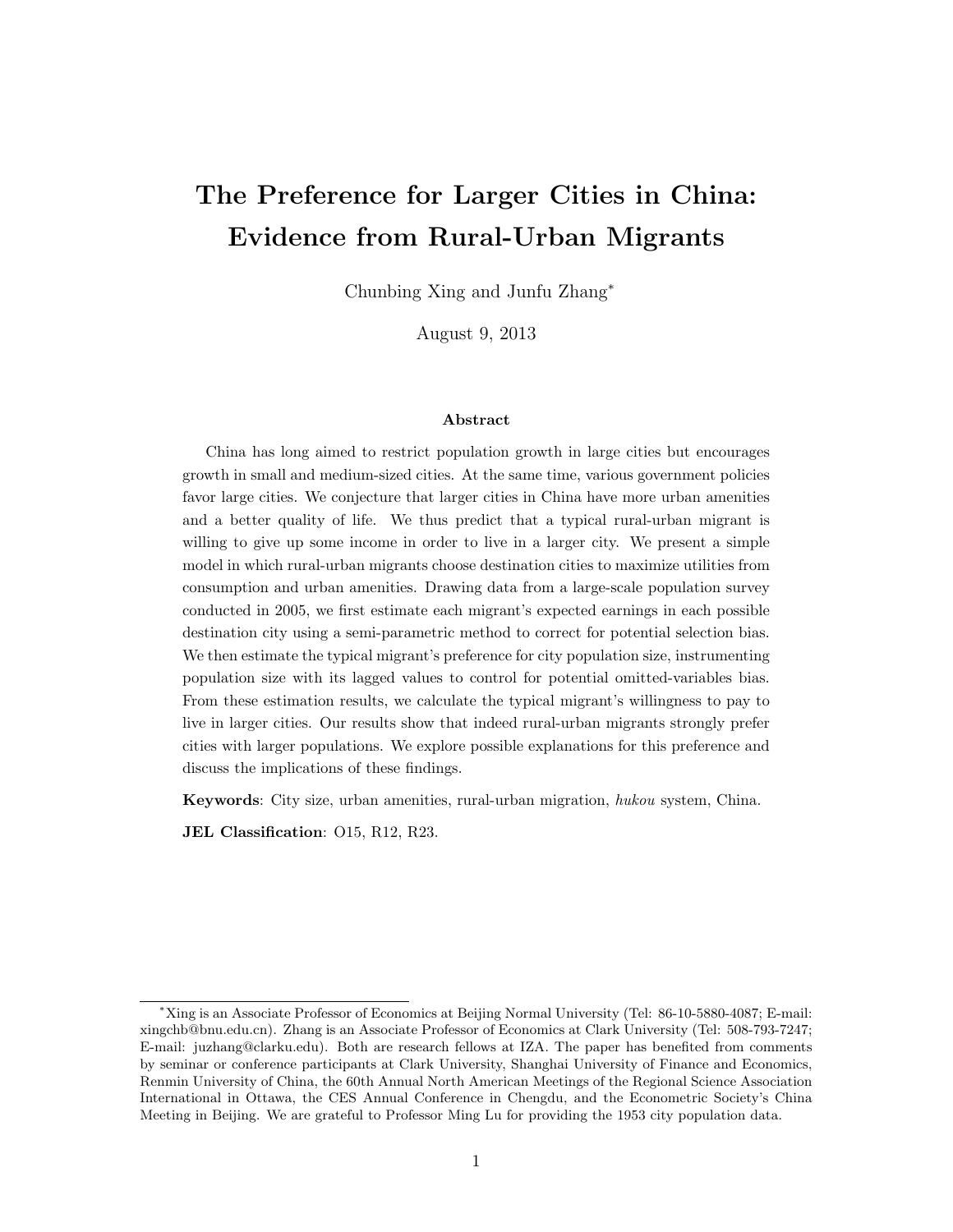## 1 Introduction

Cities come in different sizes. Traditional urban economic theory explains the distribution of city sizes based on various agglomeration economies and diseconomies (Henderson, 1974). However, such economic forces are not the only determinants of city sizes; political factors sometimes feature more predominantly. For example, dictators may invest disproportionately more in their capital cities for political stability concerns, producing urban giants that are hard to explain on pure economic grounds (Ades and Glaeser, 1995). Similarly, in a planned economy, policy makers—in both central and local governments—can influence city sizes through investment decisions and migration controls (Au and Henderson, 2006a, 2006b).

China provides an interesting case for studying the effect of government policies on city sizes. During 1949-1992, China was officially a planned economy, where central and local governments always intended to manage city growth through planning and regulations. As is well known, China has for decades had a residence registration system, which controls internal population migration and makes it particularly difficult for rural people to move into cities. Meanwhile, as a result of government planning, major industries are dispersed over different regions. Consequently, industrial clusters are relatively small and fail to take full advantage of localization economies (Lu and Tao, 2009). In addition, China has long encouraged the growth of small and medium-sized cities, and contained the growth of population in large cities (Henderson, 2005).

Along with its remarkable economic growth, China has experienced a rapid urbanization in the past three decades. While only 18 percent of the population lived in urban China in 1978, over 50 percent reside in cities today. This is mainly a result of relaxing the control of internal migration and accommodating labor mobility required by fast-growing urban sectors. During this period, the Chinese government has continued to curb population growth in large cities and direct migrants to smaller cities. At the same time, economic development policies favor large cities. For example, larger cities receive more investment, are granted more political power, and enjoy more freedom in managing local development. As a result, the quality of life in larger cities tends to be higher.

In this paper, we empirically show that larger cities in China are more attractive, as evidenced by the revealed preferences of rural-urban migrants. To guide the empirical analysis, we present a simple model in which rural-urban migrants choose destination cities by trading off expected income (and thus consumption) for urban amenities. Drawing data from a large population survey, we first estimate each migrant's expected earnings in different cities using a semi-parametric method to correct for potential selection bias. Based on actual migration choices, we next estimate the typical migrant's willingness to pay for living in different cities. This willingness to pay is then regressed on city population size to quantify the preference for larger cities. To address potential omitted-variables bias in the city-level regression, we instrument city population with its lagged values. Our results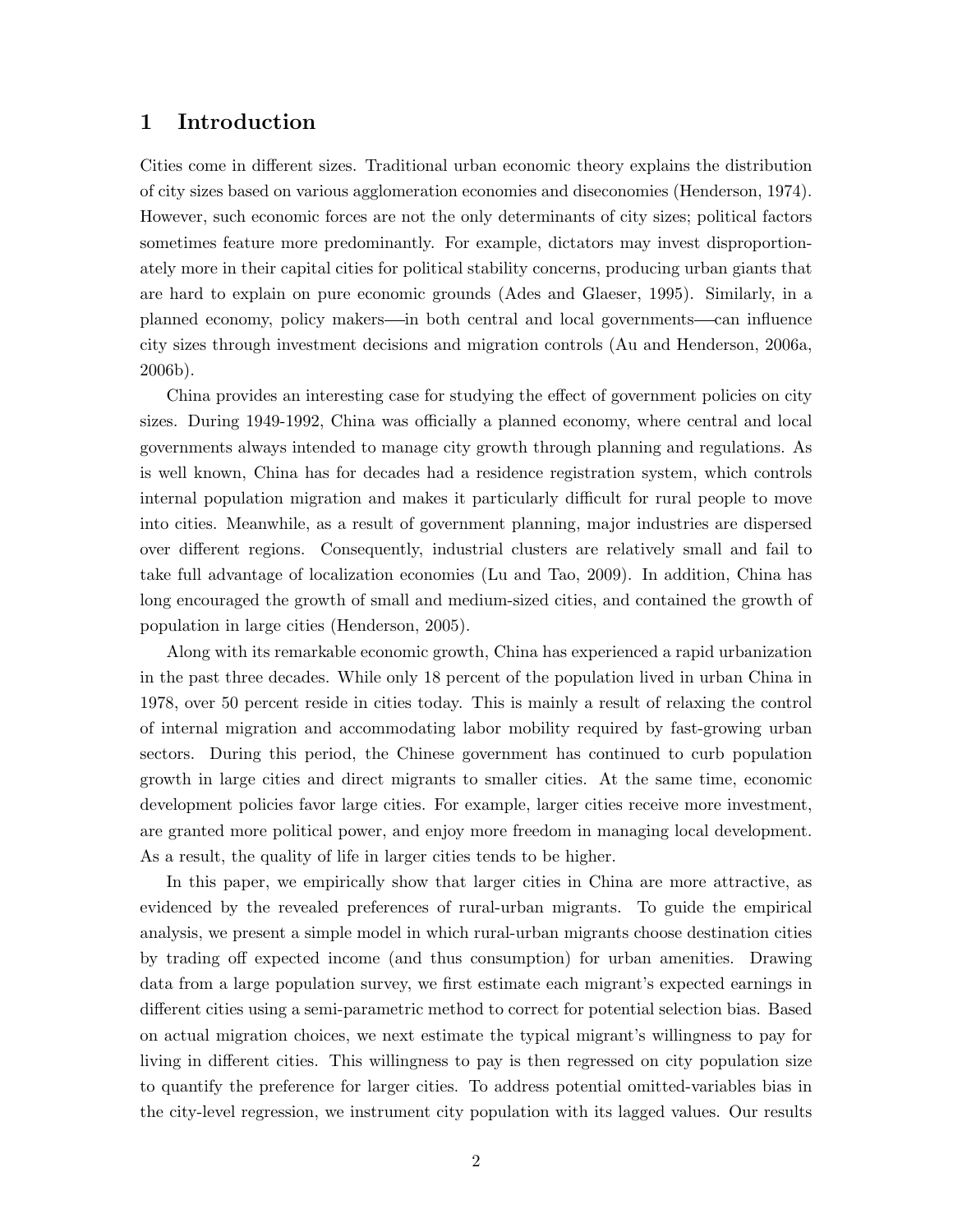show that rural-urban migrants are willing to give up a substantial amount of income in order to live and work in larger cities. Observed city characteristics explain little of this willingness to pay. We explore deeper reasons why migrants prefer larger cities and discuss policy implications of these findings.

The main contribution of this study is to demonstrate the consequence of some policy distortions in the urbanization process of China, which helps us better understand the growth path of this major developing country. On the methodology side, we treat city size as a nonmarket city amenity and implement a new method to assess the value of this amenity. Traditionally, the value of city amenities is measured within the Rosen-Roback framework, which assumes zero moving costs for economic agents (e.g., Roback, 1982; Blomquist et al., 1988; Albouy, 2012). This approach has limited application for a country like China, where migration costs are prominent. In a seminal paper, Bayer et al. (2009) propose an alternative method to evaluate nonmarket amenities. They estimate a discrete choice model of migration to measure the value of clean air in U.S. cities, explicitly incorporating moving costs into the model. Timmins (2007) uses this method to quantify the value of climate amenities in Brazil. We believe that this discrete choice approach is particularly useful for studying urban amenities and related issues in China, and this paper serves as an illustration. On the data source side, we make use of a large survey database created by the National Bureau of Statistics of China, which allows us to examine detailed migration choices of a very large number of rural-urban migrants. This helps us better understand internal migration patterns in China.

In the next section, we briefly introduce the institutional context in China. We then present a simple model to provide a structural framework for empirical estimation and interpretation of results. After a brief introduction of data sources, we present our estimation results. Finally, we conclude with a few remarks.

## 2 Institutional Background in China

In the 1950s, China established a residence registration system. Each household is required to register their residence at a local government agency, which essentially grants each family member a residence permit *(hukou)* in the place. A newborn's *hukou* status is generally inherited from the parents, almost always from the mother in early years. In cities, this residence permit not only allows the person to reside in the local jurisdiction, but also grants access to local public school and healthcare systems. In early years, it even came with guaranteed job opportunities, subsidized grain supply, and permits to purchase rationed goods such as bicycles, sewing machines, and family electronics. In countryside, the residence permit entitles a person to reside in the area and farm on the land owned by the local economic collective; it similarly grants access to local public school and healthcare. It requires residents to provide labor service and pay head taxes and fees for local public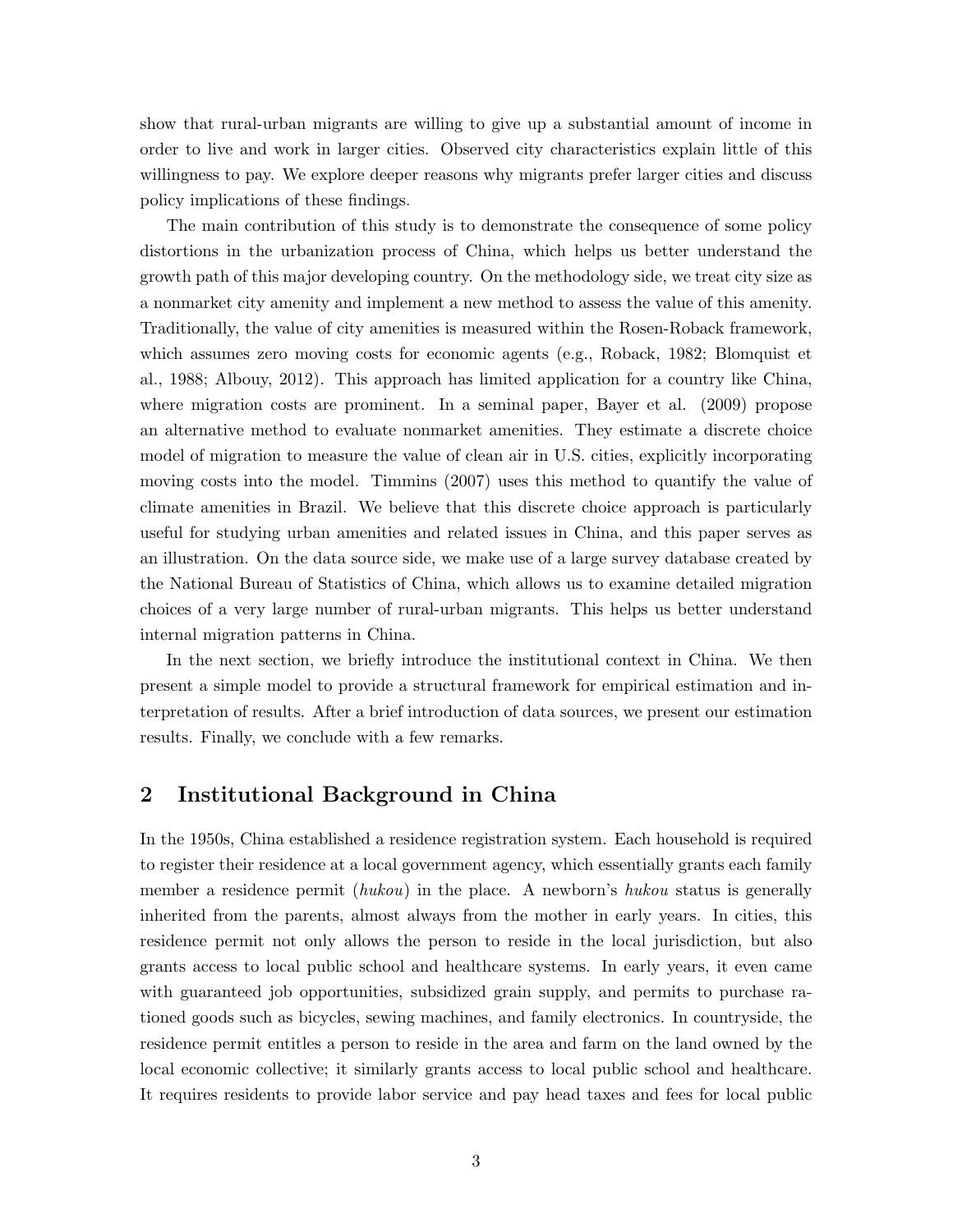works. Over time, the residence registration system evolves along with economic reforms. For example, in cities, subsidized grain supply and rationed goods do not exist anymore because planned allocation has been replaced by market transactions; in countryside, land has been distributed to and farmed by individual families. All these developments affected the rights and responsibilities associated with a hukou (Chan and Zhang, 1999).

Whereas the main purpose of the residence registration system is to facilitate government administration, it imposes a stringent constraint on the internal migration of population. In countryside, changing hukou from one village to another occurs mainly for marriage reasons. In urban areas, changes across cities may occur as a result of government-authorized job transfers. Converting a person's rural hukou status to an urban one rarely happens, which is possible only under some specific situations, including for example: (1) college graduates, who grew up in countryside and had a rural *hukou* before entering college, are granted an urban hukou if working in the urban sectors;  $(2)$  state-owned enterprises recruit workers from countryside; (3) urban governments recruit cadres from countryside; (4) demobilized military personnel, if working in the urban sectors, are granted an urban  $hukou$ ; (5) family reunions that involve a member changing residence from rural to urban area. Except channel (1), other changes occur occasionally and often require lengthy bureaucratic procedures. This control of rural-urban migration was particularly tight during the early years, thus city population grew relatively slowly in China during the pre-reform era.

After the inception of economic reform in 1978, the fast-growing urban sector, especially in the coastal regions, increased the demand for cheaper labor from the rural sector. At the same time, reforms in rural areas through the household responsibility system greatly improved productivity in agriculture, releasing a large amount of surplus labor in countryside. As a pragmatic policy response, China started to allow some of the rural people to migrate to cities on a temporary basis, without granting them the urban hukou.

Starting in 1980, China officially pursued a policy that "contains the scale of large cities, reasonably develops medium-sized cities, and aggressively promotes the growth of small cities." Government policies repeatedly advocated that surplus labor in rural areas should "move away from the soil but not the village, enter the factories but not cities." Consistent with this policy, low-tech, low-skill industries were encouraged in townships and small cities all over the country to absorb rural surplus labor in nearby areas. Promoting population growth of small cities remained the guiding principle in important government policies until the 2000s.<sup>1</sup>

In the meantime, various government policies favored larger cities. A main reason behind this is the political hierarchy among cities in China (Fujita et al., 2004). There are four large "direct-control cities," Beijing, Shanghai, Tianjin, and Chongqing, that have the same political status as provinces and autonomous regions.<sup>2</sup> Then there are more than

<sup>&</sup>lt;sup>1</sup>See, for example, the Tenth Five-Year Plan of China that was passed in 2001.

<sup>&</sup>lt;sup>2</sup>Chongqing was a direct-control city in the early 1950s. It was then demoted to a prefecture-level city in Sichuan province. It regained the direct-control status in 1997.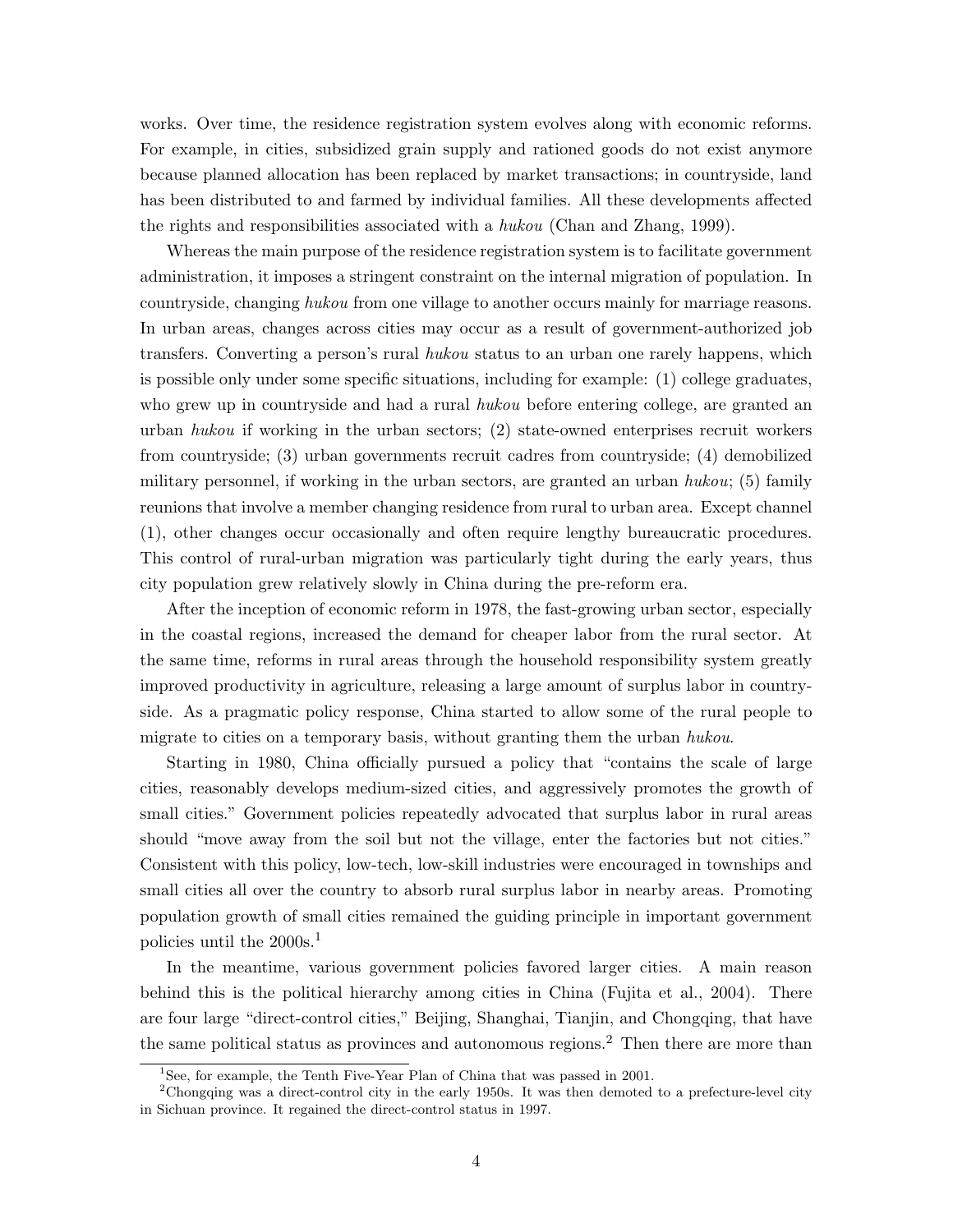three hundred prefecture-level cities, which each administratively controls a city proper as well as its surrounding rural areas. Some of these prefecture-level cities are so large and economically significant that they are designated as the "separate-planning cities." Their economic plans are more directly controlled by the central government and their mayors generally have the same political status as vice governors of provinces within the Communist Party's hierarchy of cadres. At the lower level, there are hundreds of county-level cities, which as a jurisdiction usually have smaller urban areas and populations and control a much smaller surrounding rural area. Many of these county-level cities used to be small townships and were promoted to a city status only in recent years.

Because of this political hierarchy, larger cities are generally governed by more powerful political leaders who have the bargaining power to secure more investments, negotiate for more favorable policies from upper-level governments, and maintain a higher level of autonomy. Consequently, larger cities receive more investment, have better infrastructure, have better human capital, and are generally able to grant more favorable policies to domestic and foreign business investors. Consider one example: Most high educational institutions in China are national and state universities supported by government funds. Because universities themselves are large employers and may help improve human capital, they are often a major contributor to economic development in a city. In China, almost all major universities are located in large cities, indicating the power of large cities in obtaining government investment.

Large cities in China are designated as "leaders" in economic development. They are supposed to "lead" smaller cities, which in turn will "lead" townships and villages. Here "leaders" means that large cities will host the high-tech, knowledge-intensive industries; they will pass down the labor-intensive and more polluting industries to smaller cities or townships. They are often chosen by government agencies as the hosts of major domestic development projects and foreign direct investments.

The restriction on population growth at large cities, combined with more favorable policy treatments by central and provincial governments, implies that large cities in China have more urban amenities and a better quality of life. Consider a newcomer in urban China. When facing the choice of selecting a destination city, all else equal, she must strictly prefer a larger city. We thus expect that she is willing to give up some income in order to live in larger cities.

The massive rural-urban migration in China during recent years provides a context to test this implication. A rural-urban migrant, in principle, may choose any city as destination; she is not granted an urban *hukou* in any city. Thus we will examine whether she is indeed willing to forgo some potential earnings to choose a larger city.<sup>3</sup>

<sup>3</sup>Existing literature has emphasized the implication of a different feature of the urbanization process in China, namely, the overly dispersion of economic activities in urban sectors. It argues that Chinese cities are too small and that localization and urbanization economies are not fully realized (Au and Henderson, 2006a, 2006b). This implies that typical workers in a larger city will be more productive and may be paid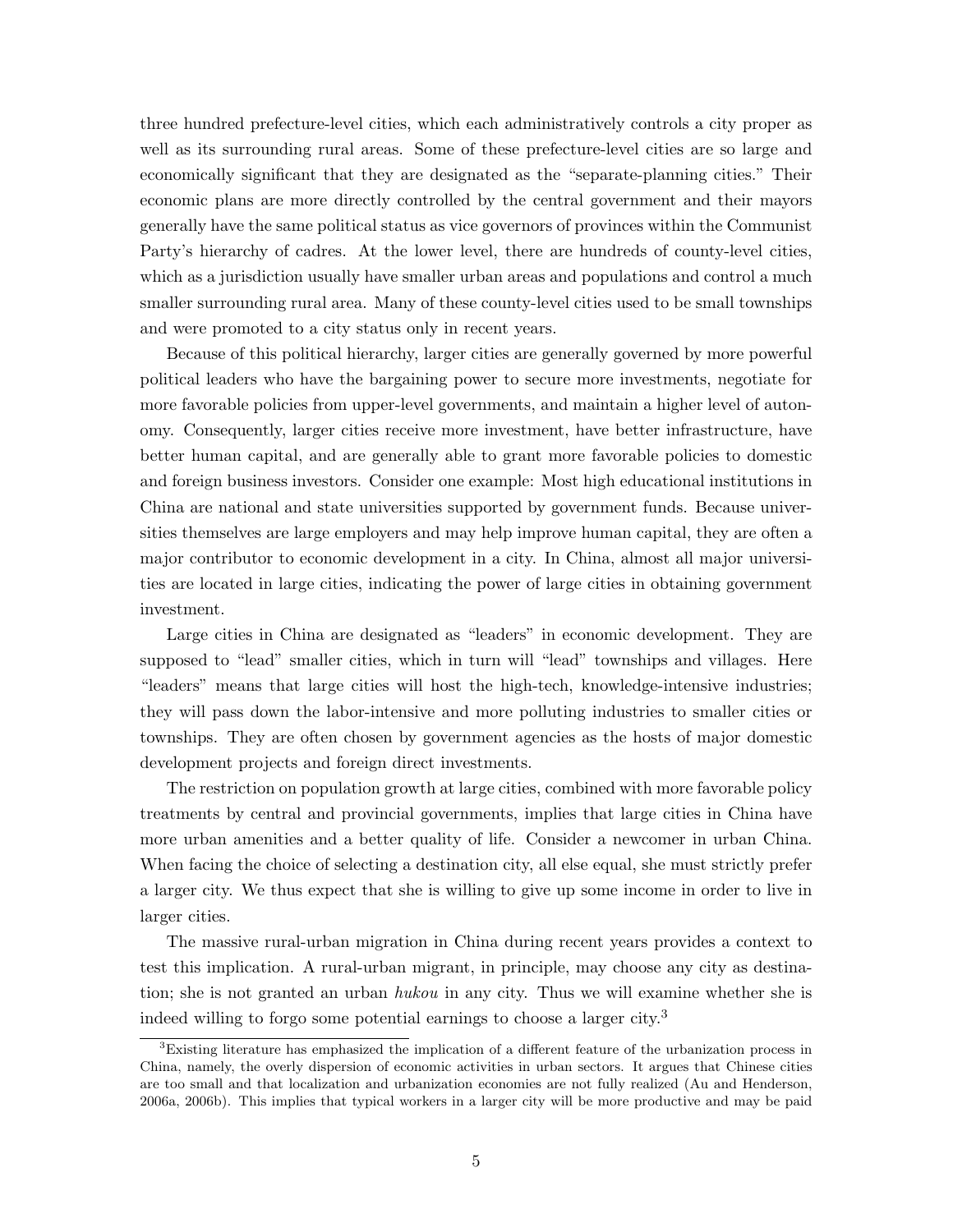# 3 Model

We present a model of migration destination choice to provide a structural framework for empirical analysis.

Consider a group of individuals who have decided to migrate from rural to urban areas. An individual i may choose to live and work in one of  $J$  cities. If living in city  $j$ , individual i faces the following utility-maximization problem

$$
\max U_{ij} = C_{ij}^{\alpha_C} H_{ij}^{\alpha_H} \exp \left[ \beta_S \ln S_j + \sum_{k=1}^K \beta_k \ln X_{jk} + M_{ij} + \xi_j + \eta_{ij} \right]
$$
  
s.t.  $C_{ij} + p_j H_{ij} = I_{ij}.$  (1)

 $C_{ij}$  is *i*'s consumption of a tradable composite good in city *j*; its price is the same everywhere and normalized to 1.  $H_{ij}$  is i's consumption of a nontradable composite good (including, e.g., housing) in city j; its price in city j is  $p_j$ .  $S_j$  is the population size of city j, the key variable of interest in this study.  $X_{jk}$ ,  $k = 1, ..., K$ , is a vector of observed characteristics of city j.  $M_{ij}$  represents a non-monetary cost of migration that is related to the distance from i's home village to city j.  $\xi_j$  captures unobserved characteristics (e.g., migrant-friendliness) of city j.  $\eta_{ij}$  is i's idiosyncratic component of utility, assumed to be independent of migration distance and city characteristics. And finally,  $I_{ij}$  is i's income in city j.

Given the Cobb-Douglas utility function, in any city  $j$ ,  $i$ 's demand for the tradable and nontradable goods will be

$$
C_{ij}^* = \frac{\alpha_C I_{ij}}{\alpha_C + \alpha_H}; \quad H_{ij}^* = \frac{\alpha_H}{\alpha_C + \alpha_H} \frac{I_{ij}}{p_j}.
$$

Plug these demand functions into the utility function to get the indirect utility

$$
U_{ij}^* = Ap_j^{-\alpha_H} I_{ij}^{\alpha} \exp \left[ \beta_S \ln S_j + \sum_{k=1}^K \beta_k \ln X_{jk} + M_{ij} + \xi_j + \eta_{ij} \right],
$$

where  $A \equiv \left(\frac{\alpha_C}{\alpha \alpha + \beta}\right)$  $\alpha_C + \alpha_H$  $\int^{\alpha_C} \int_{-\alpha_H}$  $\alpha_C + \alpha_H$  $\int^{\alpha_H}$  and  $\alpha \equiv \alpha_C + \alpha_H$ . Rescaling by  $\frac{1}{A}$  and taking natural logs, we rewrite the indirect utility function as

$$
V_{ij} = -\alpha_H \ln p_j + \alpha \ln I_{ij} + \beta_S \ln S_j + \sum_{k=1}^K \beta_k \ln X_{jk} + M_{ij} + \xi_j + \eta_{ij}.
$$
 (2)

The price of nontradable goods,  $p_j$ , is not directly observable. Following Timmins

more. Here we are focusing on migrant workers who do not have equal access to urban sector jobs as the local workers with an urban hukou. For this reason, we believe that migrant workers do not necessarily earn more even if they are more productive in larger cities.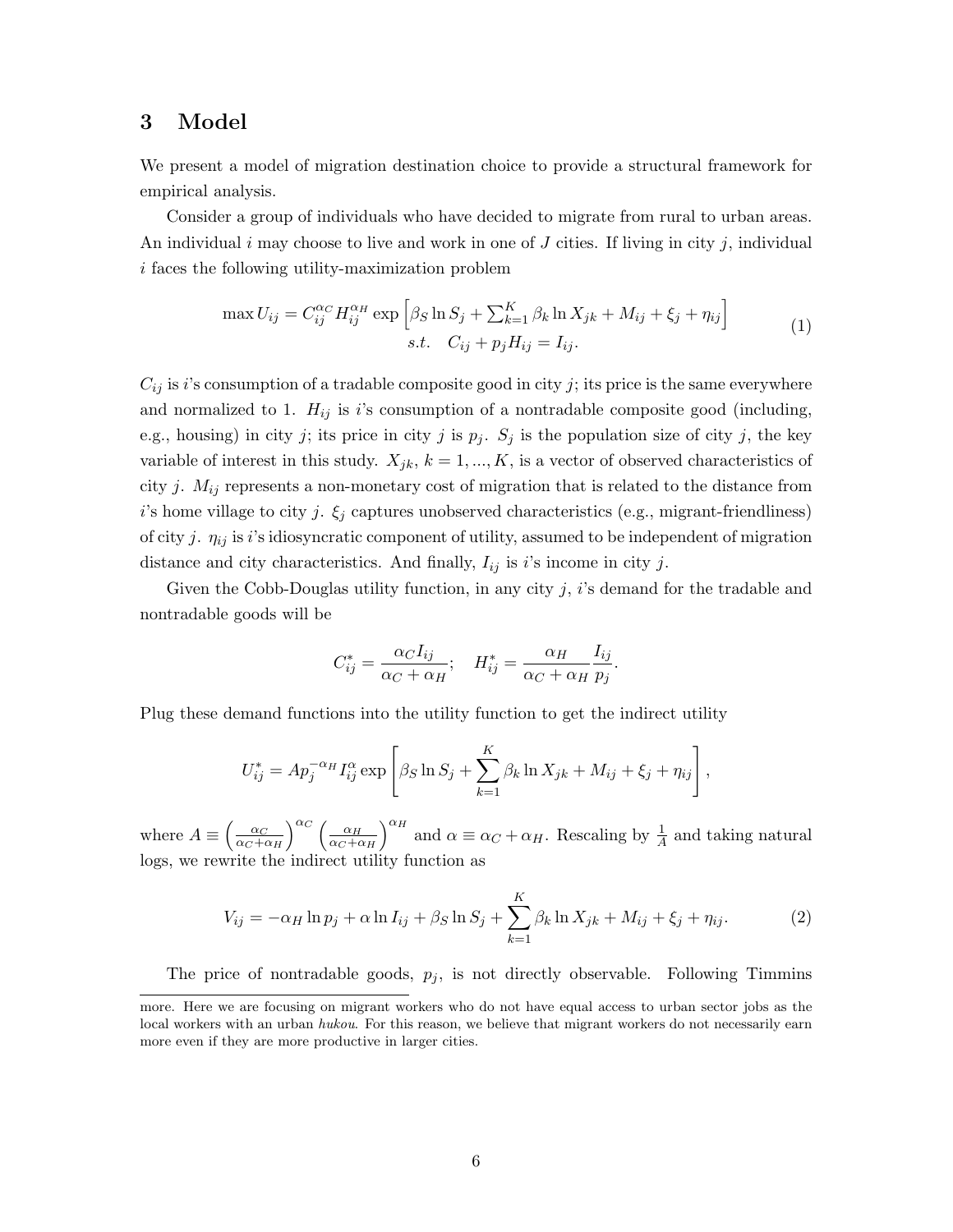$(2007)$ , we assume this price to be a linear function of observed city characteristics:<sup>4</sup>

$$
\ln p_j = \lambda_s \ln S_j + \sum_{k=1}^K \lambda_k \ln X_{jk} + \tau_j.
$$
\n(3)

Substituting into equation (2) yields

$$
V_{ij} = \alpha \ln I_{ij} + (\beta_S - \alpha_H \lambda_s) \ln S_j + \sum_{k=1}^{K} (\beta_k - \alpha_H \lambda_k) \ln X_{jk} + M_{ij} + (\xi_j - \alpha_H \tau_j) + \eta_{ij}
$$
  

$$
= \alpha \ln I_{ij} + \beta_S^* \ln S_j + \sum_{k=1}^{K} \beta_k^* \ln X_{jk} + M_{ij} + \xi_j^* + \eta_{ij}, \tag{4}
$$

where  $\beta_S^* \equiv \beta_S - \alpha_H \lambda_s$ ,  $\beta_k^* \equiv \beta_k - \alpha_H \lambda_k$ , and  $\xi_j^* \equiv (\xi_j - \alpha_H \tau_j)$ .

Denote  $WTP_i$  (i's marginal willingness to pay) as the amount of money person i is willing to give up in order to have one more unit of city population  $S_j$ . From equation (4), this willingness to pay equals the marginal rate of substitution (in absolute value) between city population and income, i.e.,

$$
WTP_i = \frac{\partial V_{ij}/\partial S_j}{\partial V_{ij}/\partial I_{ij}} = \frac{\beta_S^*}{\alpha} \frac{I_{ij}}{S_j}.
$$

This marginal willingness to pay is higher when  $i$  has a higher income; it is lower when  $i$ is living in a city with a larger population. Moreover,  $WTP_i$  is higher when the ratio  $\frac{\beta_S^*}{\alpha}$ is higher. Alternatively, one could also measure a person's preference for larger cities using the income city-size elasticity:

$$
\frac{\Delta I_{ij}/I_{ij}}{\Delta S_j/S_j} \approx \frac{\partial \ln I_{ij}}{\partial \ln S_j} = \frac{\beta_S^*}{\alpha},
$$

which implies that if city population increases by one percent, a person is willing to give up  $\frac{\beta_S^*}{\alpha}$  percent of her income. Either way,  $\alpha$  and  $\beta_S^*$  are the key parameters needed to measure the value of a larger city population.

Individual i's income  $I_{ij}$  is not observed for every city j. Following Bayer et al. (2009) and Timmins (2007), we decompose log income into a predicted mean and an idiosyncratic error term:

$$
\ln I_{ij} = \ln \hat{I}_{ij} + \varepsilon_{ij}.
$$
\n(5)

We will estimate  $\ln \tilde{I}_{ij}$  based on individual i's characteristics and the earnings of migrants who are observed in city j, controlling for potential self-selection biases. This estimation procedure will be explained in detail in the next section.

We assume that migration cost  $M_{ij}$  varies with migration distance. A longer migration

 $4$ One could easily derive a relationship between the price of nontradable goods and urban amenities from the Rosen-Roback framework (Roback, 1982). Here we impose a linear relationship.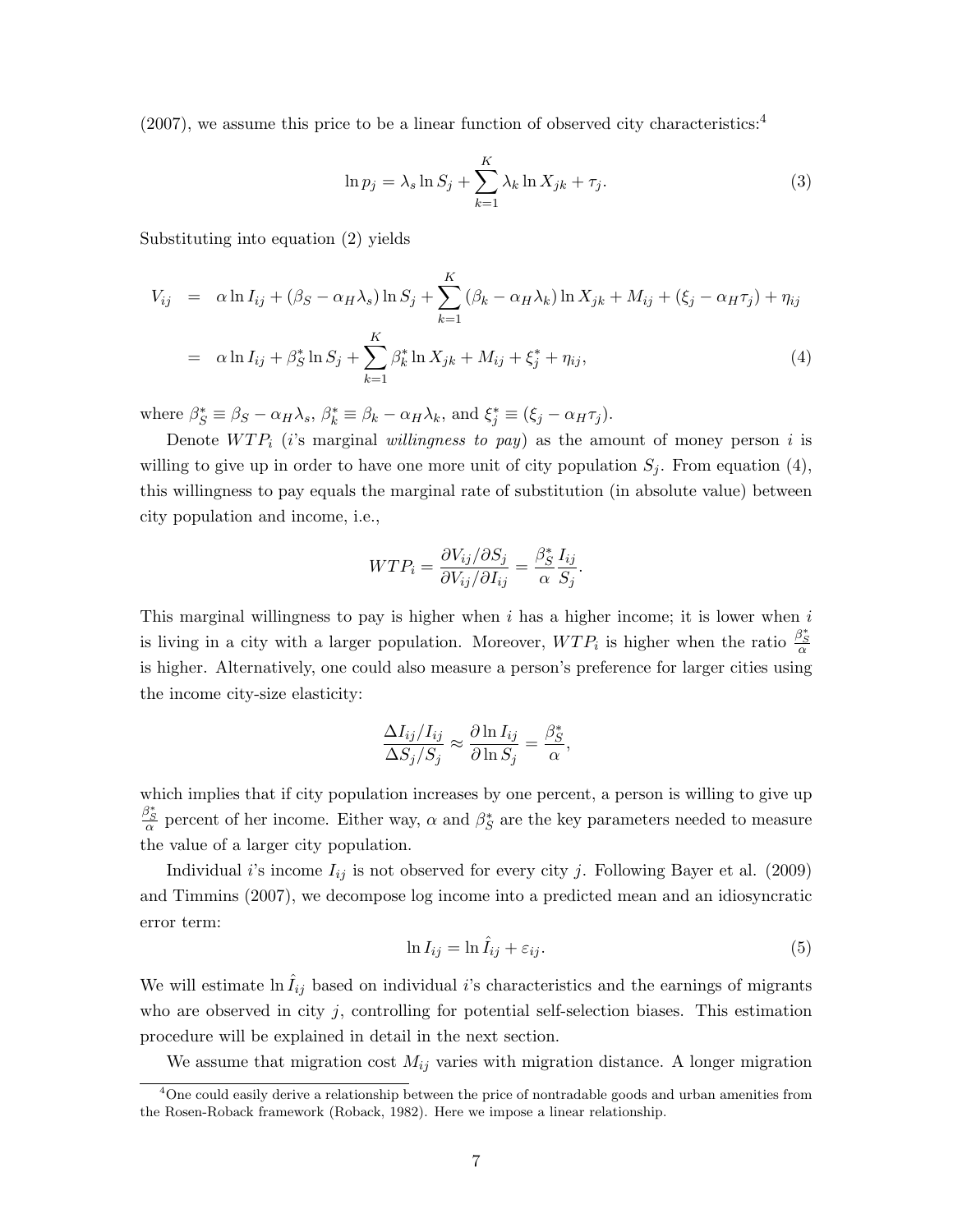almost surely takes more time and efforts. And more importantly, a longer migration tends to disrupt the social-family network and puts one in an unfamiliar environment, which is likely to entail a higher psychic cost. To capture these effects, we assume that

$$
M_{ij} = \pi_D \ln D_{ij} + \pi_1 d_{ij}^1 + \pi_2 d_{ij}^2, \tag{6}
$$

where  $D_{ij}$  is the physical distance between *i*'s home village and city *j*;  $d_{ij}^1 = 1$  if city *j* is in a province adjacent to i's home province, and 0 otherwise;  $d_{ij}^2 = 1$  if city j is in neither i's home province nor its adjacent provinces, and 0 otherwise. The two dummy variables allow for extra migration costs when one moves outside of home province.

Substitute equations (5) and (6) into (4) to get

$$
V_{ij} = \alpha \ln \hat{I}_{ij} + \beta_S^* \ln S_j + \sum_{k=1}^K \beta_k^* \ln X_{jk} + \pi_D \ln D_{ij} + \pi_1 d_{ij}^1 + \pi_2 d_{ij}^2 + \xi_j^* + \nu_{ij},\tag{7}
$$

where  $v_{ij} \equiv \alpha \varepsilon_{ij} + \eta_{ij}$ . In principle, at this point, one could make an assumption about the distribution of  $v_{ij}$  and estimate  $(\alpha, \beta_S^*, \beta_1^*, \dots, \beta_K^*, \pi_D, \pi_1, \pi_2)$  by maximum likelihood. However, city population  $S_j$  is likely to be correlated with many unobserved city characteristics in  $\xi_j^*$ . For example, a city with a larger population may have many migrant-friendly policies that are unobserved. If individual migration choices are influenced by these unobserved policies, the estimate of  $\beta_S^*$  will be biased.

The standard approach to dealing with this problem is to use a two step method: In step one, use a city fixed effect to capture the utilities derived from both observed and unobserved city characteristics. In step two, regress the city fixed effects on observed city characteristics at the city level, where one can instrument for city population size to obtain a consistent estimate of  $\beta_S^*$ . This is the approach we will follow here.

Let  $\theta_j \equiv \beta_S^* \ln S_j + \sum_{k=1}^K \beta_k^* \ln X_{jk} + \xi_j^*$ . We rewrite the indirect utility function in equation (7) as

$$
V_{ij} = \alpha \ln \hat{I}_{ij} + \pi_D \ln D_{ij} + \pi_1 d_{ij}^1 + \pi_2 d_{ij}^2 + \theta_j + \nu_{ij}.
$$
 (8)

Note that everything in  $\theta_i$  is fixed at the city level, so we will refer to  $\theta_i$  as the city fixed effect. It represents the utility a typical migrant derives from living in city  $j$ . Properly rescaled, it can also be interpreted as the typical migrant's willingness to pay for working and living in city  $j$ .

To facilitate estimation in this step, we assume that  $v_{ij}$  follows an i.i.d. type I extreme value distribution, giving a standard conditional logit model (McFadden, 1974, 1978). It follows that individual  $i$  chooses city  $j$  with probability

$$
\Pr(\ln V_{ij} > \ln V_{ik} \forall k \neq j) = \frac{\exp(\alpha \ln \hat{I}_{ij} + \pi_D \ln D_{ij} + \pi_1 d_{ij}^1 + \pi_2 d_{ij}^2 + \theta_j)}{\sum_{s=1}^J \exp(\alpha \ln \hat{I}_{is} + \pi_D \ln D_{is} + \pi_1 d_{is}^1 + \pi_2 d_{is}^2 + \theta_s)}.
$$

Given the assumption of independent migration decisions, the probability that every migrant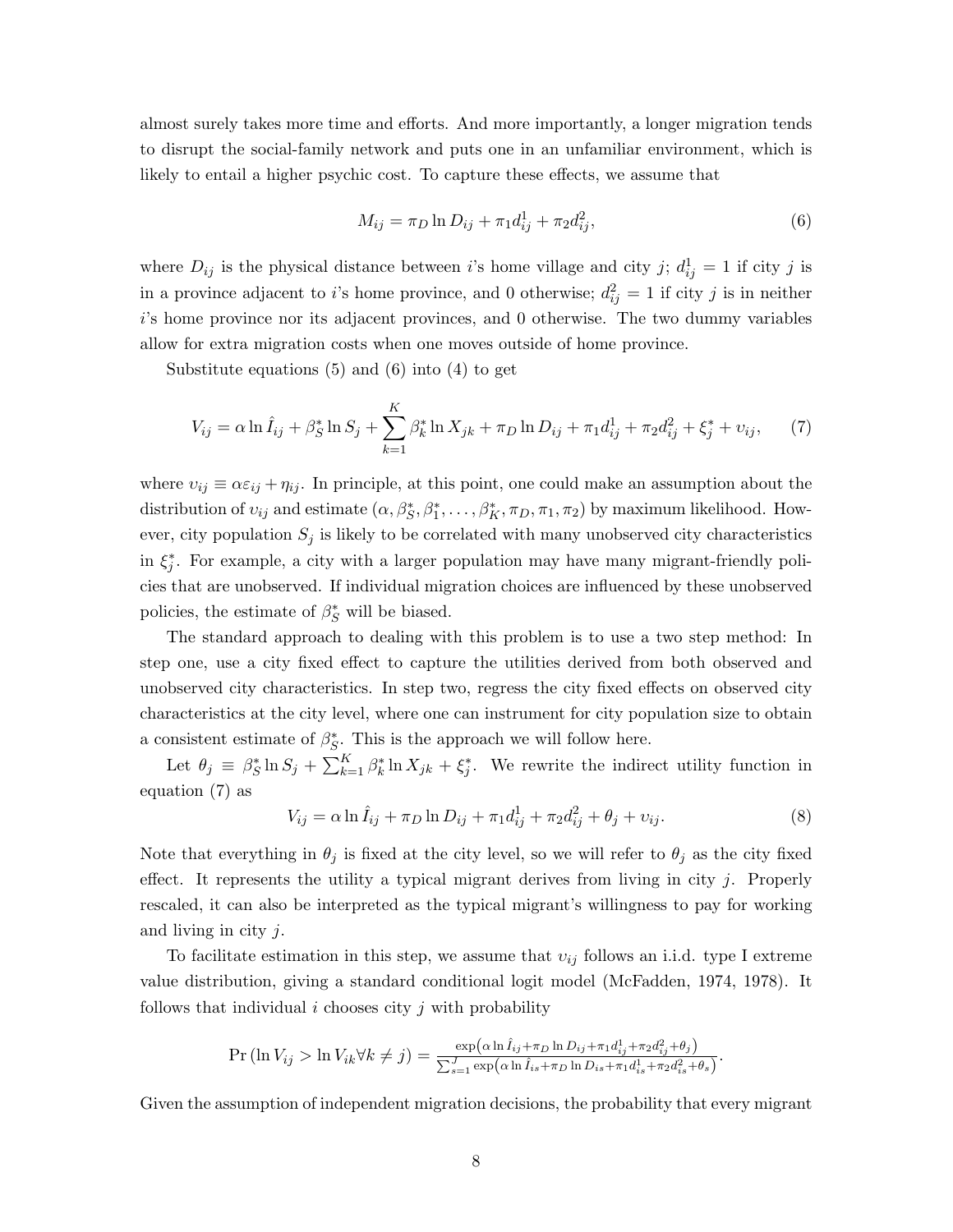$i$  is living in city  $j$  as observed in the data is given by

$$
L = \prod_{i} \prod_{j=1}^{J} \left[ \frac{\exp(\alpha \ln \hat{I}_{ij} + \pi_D \ln D_{ij} + \pi_1 d_{ij}^1 + \pi_2 d_{ij}^2 + \theta_j)}{\sum_{s=1}^{J} \exp(\alpha \ln \hat{I}_{is} + \pi_D \ln D_{is} + \pi_1 d_{is}^1 + \pi_2 d_{is}^2 + \theta_s)} \right]^{\kappa_{ij}},
$$
(9)

where  $\kappa_{ij}$  is an indicator function that equals 1 if individual i is observed in city j. We can thus estimate  $\{\alpha, \pi_D, \pi_1, \pi_2, \theta_1, \dots, \theta_J\}$  by maximizing this likelihood function. Note that if any set of parameters maximizes the likelihood function, then adding a constant to every  $\theta_i$ will do the same. That is, the absolute scales of  $\{\theta_1, \ldots, \theta_J\}$  are not identified. In practice, we will set  $\theta_1 = 0$  (for Beijing) and interpret each of the estimated  $\theta_j$  as the difference from  $\theta_1$  .

In step two, we estimate  $\beta_S^*, \beta_1^*, ..., \beta_K^*$  from the following linear equation

$$
\theta_j = \beta_S^* \ln S_j + \sum_{k=1}^K \beta_k^* \ln X_{jk} + \xi_j^*.
$$
 (10)

As mentioned above, observed city size  $S_j$  and unobserved city characteristics  $\xi_j^*$  are likely to be correlated. As a solution, we will instrument for city size.

## 4 Data

Our data on rural-urban migrants are drawn from the the 2005 One-Percent Population Survey of China. Since the mid-1980s, China's National Bureau of Statistics (NBS) has conducted large-scale population surveys (also known as the "mini-census") during intercensus years, typically in the 5th year after a population census. The 2005 One-Percent Population Survey is the latest of such surveys.

This survey used a long questionnaire to solicit very detailed demographic, geographic, economic, and housing information about household members. For example, we know whether a household member is working, her age, education level, monthly earnings, etc., which are crucial for estimating a person's potential earnings in different cities. We also have detailed information about a household's housing conditions such as age of the building, number of rooms, size of living area, kitchen type, whether it uses natural gas, etc. Note that although the regular population census in China has better coverage, it asks far fewer questions than this One-Percent Population Survey. The latest 2010 census does not even ask about monthly earnings. Therefore, for our purpose here, the One-Percent Population Survey is actually more useful.

Another feature of the 2005 Survey is that it was specially designed to capture population flows. It not only asks about a person's current residence, but also her *hukou* place and whether she has left the hukou place for more than 6 months. This information is crucial because it enables us to identify rural-urban migrants. Specifically, we classify an individual as a rural-urban migrant if this person has a rural *hukou* but currently lives and works in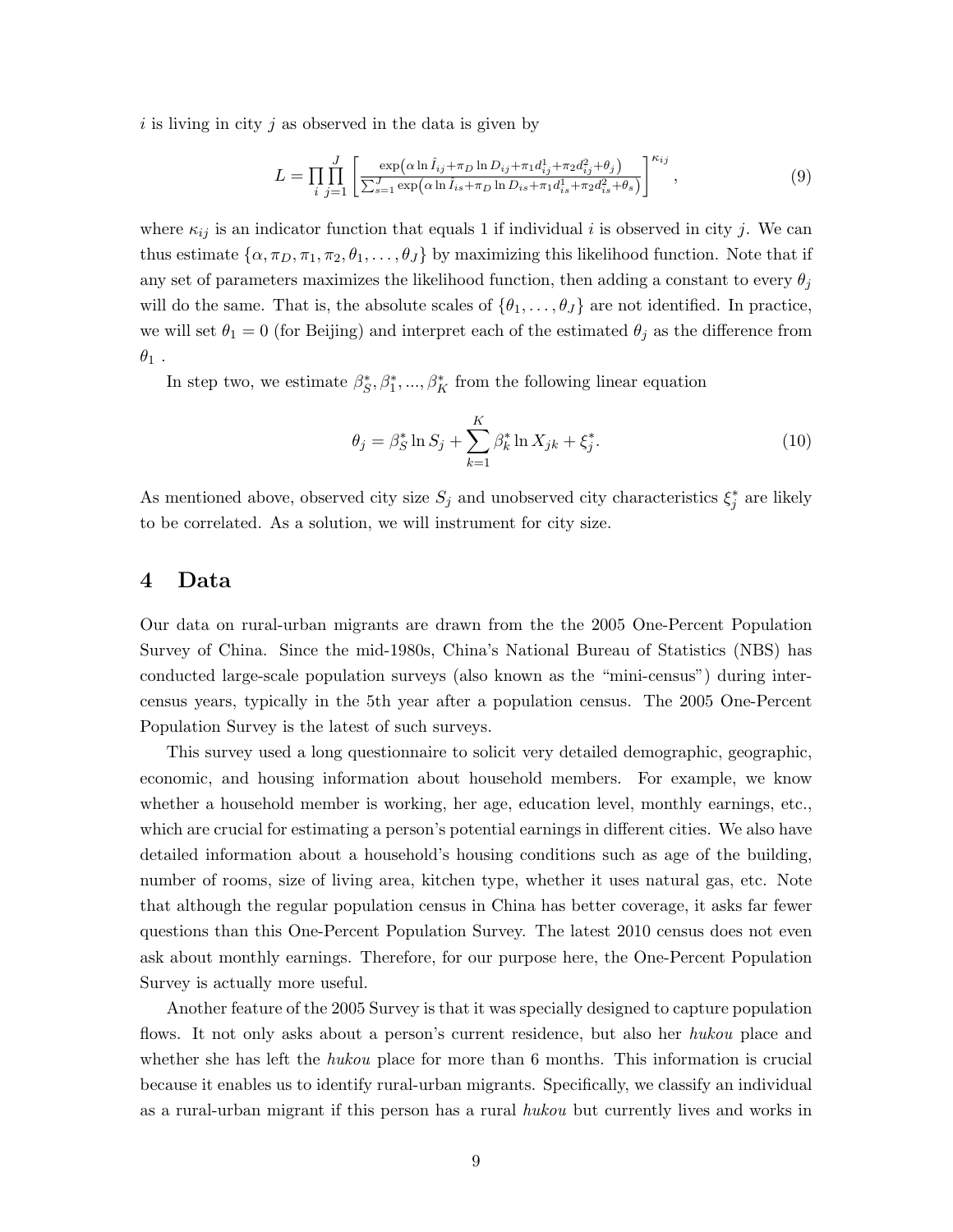a city.

For some unknown reasons, the NBS of China only agrees to release of a one-fifth random subsample of the 2005 One-Percent Population Survey data.<sup>5</sup> This sample contains about 2.3 million individuals, covering all 31 province-level jurisdictions. We first construct a sample of rural-urban migrants from the survey data.

A person is included in this migrant sample if he or she satisfies all of the following conditions:

- (i) holds a rural hukou but has left the hukou registration place for more than 6 months;
- (ii) has migrated out of rural area for employment reasons;
- (iii) is currently living in an urban area;
- (iv) is between 20 and 60 years old;
- (v) is currently employed or self-employed;
- (vi) has non-zero monthly income in current year; and
- (vii) is a household head in the city.<sup>6</sup>

Since we have to predict each migrant's potential earnings in each city, we need to run a separate earnings regression for each single city. For sample size reasons, we drop all cities with fewer than 30 rural-urban migrants. Raising this cutoff point higher will allow us to estimate the income equation more precisely for the smallest cities in the sample. However, it also means that the sample size will be smaller for the city-level regressions in the second stage. We decide to use 30 migrants as the cutoff point because we find that, with this sample size, we can still estimate the income equation with a reasonable precision. In our sensitivity analysis, we will check whether this arbitrary cutoff significantly affects our main results.

In addition, we have to drop seven cities for which the instrumental variable is missing. With all these restrictions on the data sample, we have a total of 95 cities that will be used for our baseline regressions. Among the cities that were screened out of the sample, most are so small that they have relatively few rural-urban migrants. Whereas we are dropping 70 percent of the prefecture-level cities (222 out of 317) in the survey data, we have only excluded 9.97 percent of the rural-urban migrants (2,690 out of 26,986) from our analysis.

Some descriptive statistics are shown in Table 1. For comparison purposes, we have also included descriptive statistics of local urban workers in these cities. Migrants tend to be younger; the average migrant is 32.6 years old, compared to the 40.3 years of age for the average urban worker. Perhaps because they are younger, a larger share of rural-urban migrants are unmarried (23.3 vs. 10.0 percent). The average migrant is less educated, with 9.1 years of schooling compared to the average local resident's 12.4 years of schooling.

<sup>5</sup>As far as we know, all academic researchers who have access to this data only have one fifth of the sample.

<sup>&</sup>lt;sup>6</sup>Following common practice in the literature, we focus on household heads in our empirical analysis, assuming that they are the decision makers. A young migrant might live with his or her parents back in the home village and thus is not considered a household head in the village. Here we consider such a migrant a household head if he or she lives alone in the city.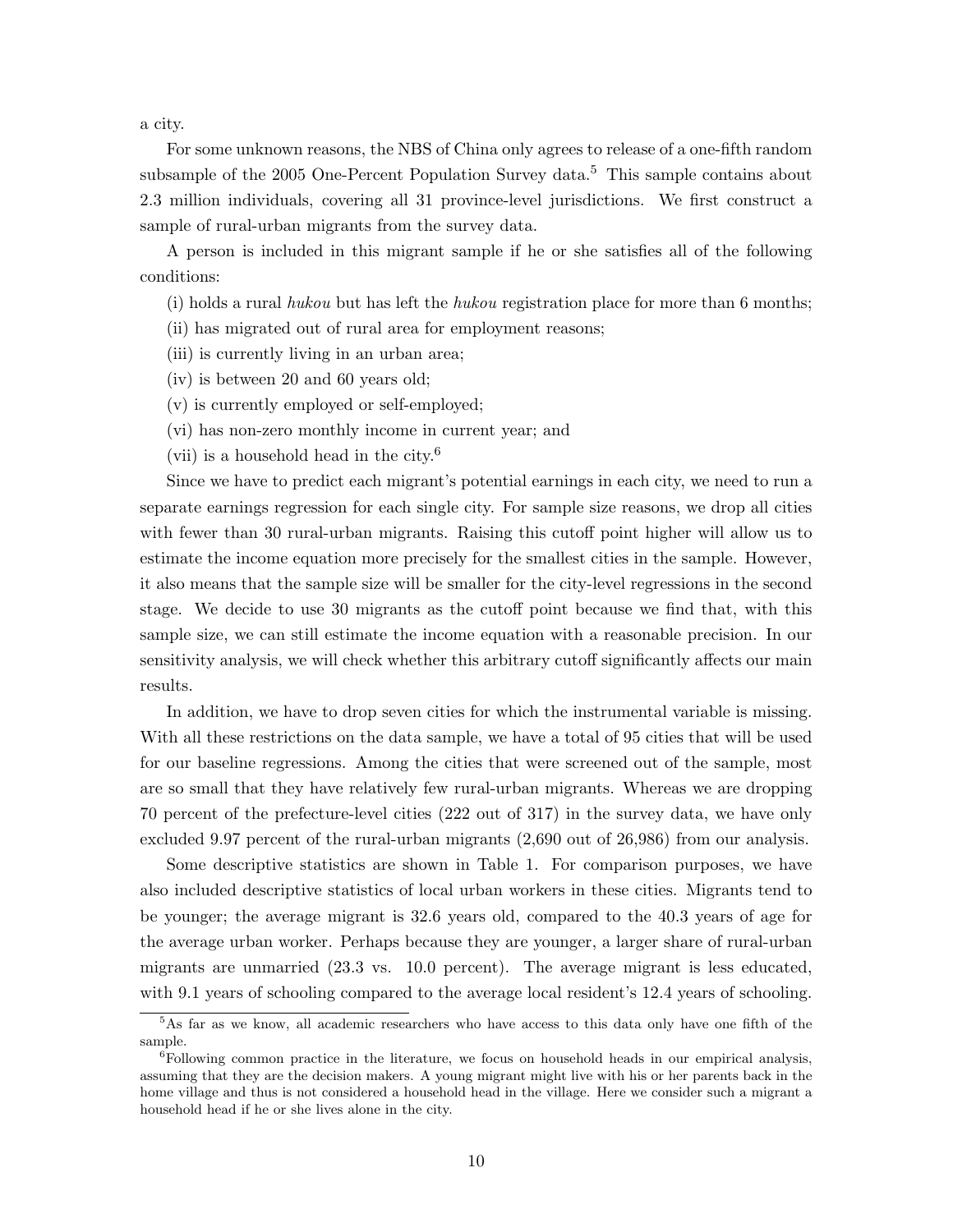| Taste 1: Descriptive statistics for impraint and about nousched neads<br>Variables |         | Rural-Urban Migrants | Urban Workers |           |  |
|------------------------------------------------------------------------------------|---------|----------------------|---------------|-----------|--|
|                                                                                    | Mean    | Std. Dev.            | Mean          | Std. Dev. |  |
| Age                                                                                | 32.63   | 8.404                | 40.25         | 9.124     |  |
| Age < 30                                                                           | 0.438   | 0.496                | 0.165         | 0.371     |  |
| Female                                                                             | 0.210   | 0.407                | 0.219         | 0.414     |  |
| Unmarried                                                                          | 0.233   | 0.423                | 0.100         | 0.300     |  |
| Years of schooling                                                                 | 9.072   | 2.416                | 12.446        | 3.012     |  |
| Education levels                                                                   |         |                      |               |           |  |
| Elementary school or below                                                         | 0.189   | 0.392                | 0.036         | 0.187     |  |
| Middle school                                                                      | 0.593   | 0.491                | 0.245         | 0.430     |  |
| High school or above                                                               | 0.218   | 0.413                | 0.719         | 0.450     |  |
| Self-employed                                                                      | 0.254   | 0.435                | 0.089         | 0.284     |  |
| Monthly income (yuan)                                                              | 1,129.8 | 785.3                | 1,678.3       | 1,517.4   |  |
| No. of observations                                                                | 24,296  |                      | 62,223        |           |  |

Table 1: Descriptive statistics for migrant and urban household heads

Statistics in this table are based on the sample of migrant and urban household heads between 20 and 60 years old. Observations in 95 cities with at least 30 migrants are included in this calculation.

Migrants are much more likely to be self-employed and have a much lower monthly income than urban workers. Only a little over 20 percent of migrants or urban workers are women. This is because our analysis focuses on household heads only and there are fewer femaleheaded households.

For rural-urban migrants, we also examine where they come from and where they currently reside, which is shown in Table 2. A few facts are worth noting. First, the South and the East are the two leading destination regions. The Pearl River Delta area is in the South; the Yangtze River Delta area is in the East. These two areas are the major manufacturing hubs in China, where the labor-intensive industries rely heavily on migrant workers. Second, the Central region, although it has supplied far more migrants than any other region, absorbs only a small number of migrants. In fact, it is the smallest destination region, even slightly behind the economically backward Northwest region. Third, short-distance migration is more common than long-distance migration. For most destination regions, the majority of the migrants come from within the region.<sup>7</sup> Indeed, the East is the only region where the largest share of migrants is not from within the region (but from the Central region).

In addition, we also use several ancillary data sources to construct some other variables for this study. The first one is migration distance. From the population survey, we know the home and destination prefectures of each migrant. We use the latitude-longitude coordinates of each prefecture to calculate the "great-circle distance" (on the surface of the Earth) between the home and destination prefectures .<sup>8</sup>

 $7Z$ hang and Zhao (2013) show that rural-urban migrants in China prefer to stay close to their home villages. They attempt to measure the amount of income these migrants are willing to give up in order to stay closer to home.

<sup>&</sup>lt;sup>8</sup>We calculate this distance using the Haversine formula (Sinnott, 1984). Let  $(lat_1, long_1)$  and  $(lat_2, long_2)$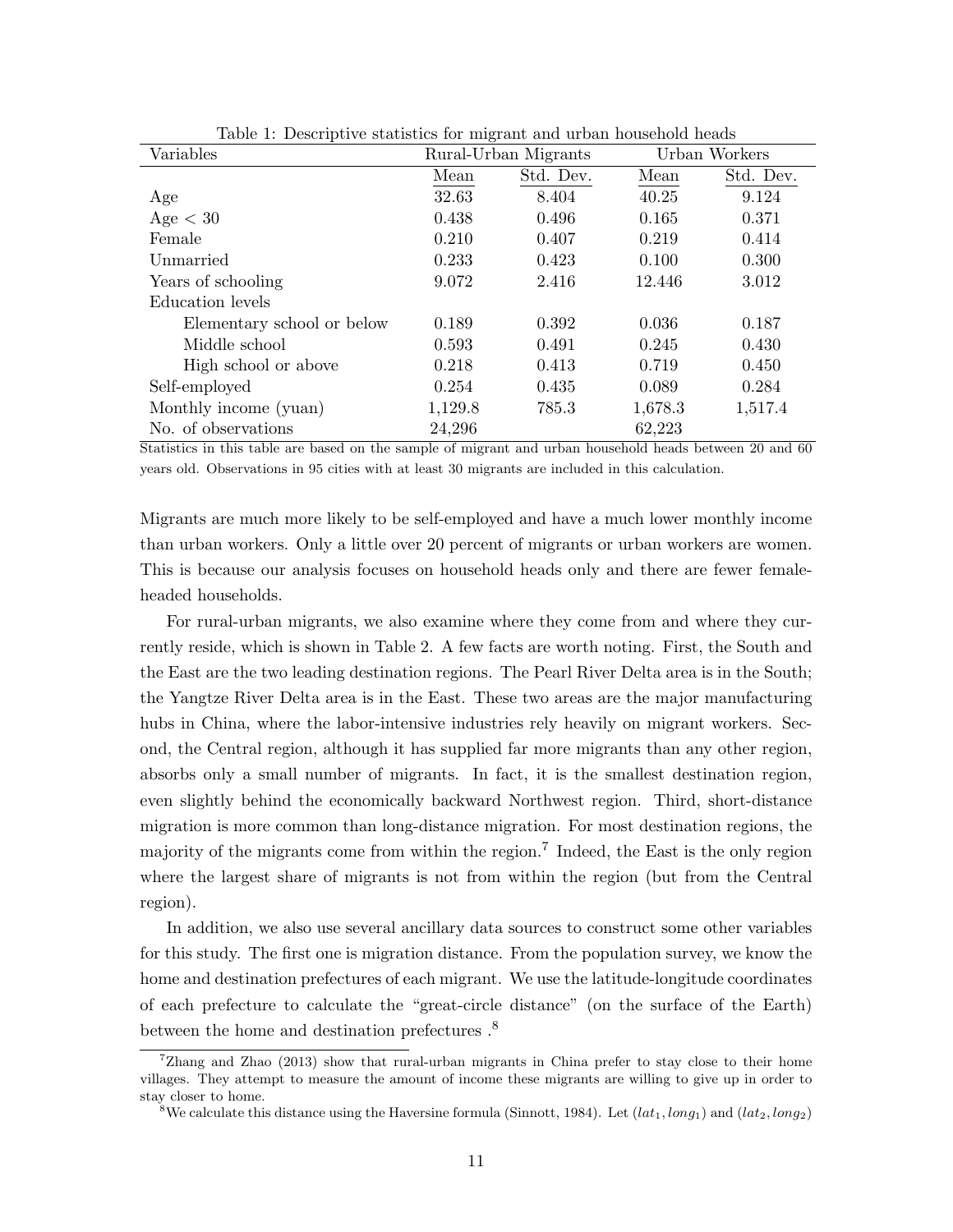|                  |       | $\check{ }$         |       |         |       | $\tilde{}$ |                     |           |
|------------------|-------|---------------------|-------|---------|-------|------------|---------------------|-----------|
|                  |       | Destination regions |       |         |       |            |                     |           |
| Origin           | North | Northeast           | East  | Central | South |            | Northwest Southwest | Row total |
| regions          |       |                     |       |         |       |            |                     |           |
| North            | 1,576 | 61                  | 185   | 4       | 98    | 16         | 11                  | 1,951     |
| <b>Northeast</b> | 288   | 790                 | 38    | 1       | 61    | 7          | 6                   | 1,191     |
| East             | 230   | 32                  | 2,662 | 19      | 262   | 30         | 50                  | 3,285     |
| Central          | 847   | 64                  | 3,612 | 566     | 3,419 | 121        | 59                  | 8,688     |
| South            | 23    | $\overline{2}$      | 50    | 5       | 3,773 | $\Omega$   | 5                   | 3,858     |
| <b>Northwest</b> | 98    | 32                  | 100   | 4       | 148   | 397        | 21                  | 800       |
| Southwest        | 279   | 13                  | 1,473 | 34      | 1,792 | 67         | 865                 | 4,523     |
| Column           | 3,341 | 994                 | 8,120 | 633     | 9,553 | 638        | 1,017               | 24,296    |
| total            |       |                     |       |         |       |            |                     |           |

Table 2: Migration flows within and across regions

Statistics in this table are based on the sample of migrant and urban household heads between 20 and 60 years old. Observations in 95 cities with at least 30 migrant household heads are included in this calculation. The number in each cell is the total number of migrants who moved from the origin (row) region to the destination (column) region. Following cultural geographers, we divide China into seven regions as follows: North (Beijing, Tianjin, Hebei, Shandong, Shanxi); Northeast (Liaoning, Jilin, Heilongjiang, Neimenggu); East (Shanghai, Jiangsu, Zhejiang, Fujian); Central (Henan, Anhui, Jiangxi, Hubei, Hunan); South (Guangdong, Guangxi, Hainan); Northwest (Shaanxi, Gansu, Ningxia, Xinjiang); Southwest (Sichuan, Chongqing, Guizhou, Yunnan, Qinghai, Xizang).

For city-level regressions, we collect information on city characteristics in 2005 from the Urban Statistical Yearbook of China. There is one city-amenity variable, average January temperature, which we think is important but is not available from the yearbook. We hand-collect this data from the online China Meteorological Data Sharing Service System.<sup>9</sup> To measure city population size, we use the data from the One-Percent Population Survey to calculate the total number of residents living in each city, counting both the regular residents with a local hukou and the rural-urban migrants in the city. To instrument for city population size, we use a long lag of this variable, which is from the 1953 census, the

$$
\Delta lat = lat_2 - lat_1
$$
  
\n
$$
\Delta long = long_2 - long_1
$$
  
\n
$$
a = \left[\sin\left(\frac{\Delta lat}{2}\right)\right]^2 + \cos(lat_1) \cdot \cos(lat_2) \cdot \left[\sin\left(\frac{\Delta long}{2}\right)\right]^2
$$
  
\n
$$
c = 2 \cdot \operatorname{atan2}\left(\sqrt{a}, \sqrt{1-a}\right)
$$
  
\n
$$
d = r \cdot c
$$

where  $r = 6,371 \, km$  is the mean value of the Earth's radius. Note that angles need to be in radians in the calculation.

 $^{9}$ The website, http://cdc.cma.gov.cn (accessed February 22, 2012), is maintained by the National Meteorological Information Center at the China Meteorological Administration. They collected data from 134 meteorological stations throughout China and calculated the 1971-2000 average monthly temperature at each station. For each city in our sample, we use the average temperature from the nearest meteorological station.

be the latitude-longitude coordinates of two locations, then the shortest distance between them over the Earth's surface,  $d$ , is given by: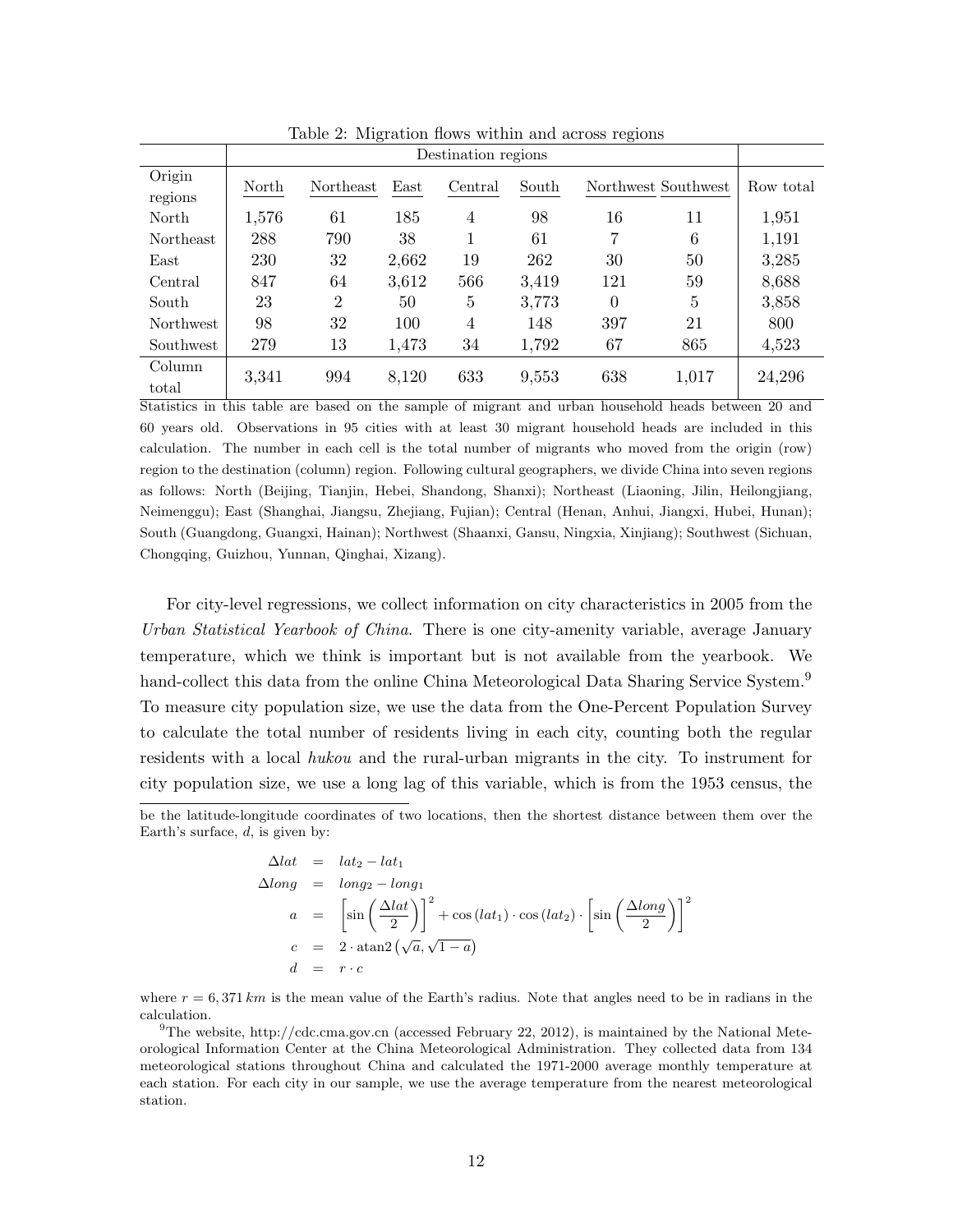first national census in modern China.<sup>10</sup>

## 5 Estimation

We present estimation results in this section.

#### 5.1 Potential earnings

Our first task is to predict  $\ln \tilde{I}_{ij}$ , each migrant i's potential earnings in each city j. A naive method would be to run a city-specific OLS regression of income on individual characteristics for every city and then predict each migrant's income in each city using the estimated income equation for that city. Indeed, Timmins (2007) used this method. However, such simple OLS regressions are likely to produce biased estimates because of sorting across cities. For example, some migrants choose to move to Shanghai perhaps because they are ambitious and have high hopes for the future. Such unobserved characteristics may be correlated with observed migrant characteristics such as education. If we ignore this self-selection problem, the education coefficient in the income equation for Shanghai will be biased, and thus we cannot accurately predict potential earnings in Shanghai for those migrants who are not currently working in the city. To correct for this kind of selection biases, we follow a semiparametric approach, a method developed by Dahl (2002) and used by Bayer et al. (2009) to predict earnings for internal migrants in the  $U.S.<sup>11</sup>$ 

To demonstrate Dahl's method, consider the following empirical model

$$
\ln I_{ij} = Z_i \gamma_j + \mu_{ij},\tag{11}
$$

where  $\ln I_{ij}$  is log income for individual i in city j;  $Z_i$  a vector of individual characteristics; and  $\mu_{ij}$  the error term. Further assume that  $\ln I_{ij}$  is observed if and only if individual i chooses city j among a total of J alternatives, which happens when a latent variable (e.g., utility) is maximized in  $j$ .

Dahl (2002) shows that one can obtain a consistent estimate of  $\gamma_i$  by the regression

$$
\ln I_{ij} = Z_i \gamma_j + \psi (P_{i1}, ..., P_{iJ}) + e_{ij},
$$

where  $P_{ij}$  is the probability of i choosing j and  $\psi(\cdot)$  an unknown function that gives the

<sup>&</sup>lt;sup>10</sup>Some cities in our sample were not prefecture-level cities in 1953; at that time they were the major towns in their rural counties. The 1953 population size for these towns are not available, for which we use the 1953 county population instead.

<sup>&</sup>lt;sup>11</sup>When estimating income for migrants, researchers have long recognized the self-selection problem. See, for example, Nakosteen and Zimmer (1980), Robinson and Tomes (1982), and Falaris (1987). Falaris actually considers self-selection in a multiple choice migration model, a situation similar to ours. He uses an estimator proposed by Lee (1983). We decide to use the more recent semi-parametric approach developed by Dahl (2002) primarily because Monte Carlo simulations suggest that Dahl's method is preferred to Lee's (Bourguignon et al., 2007).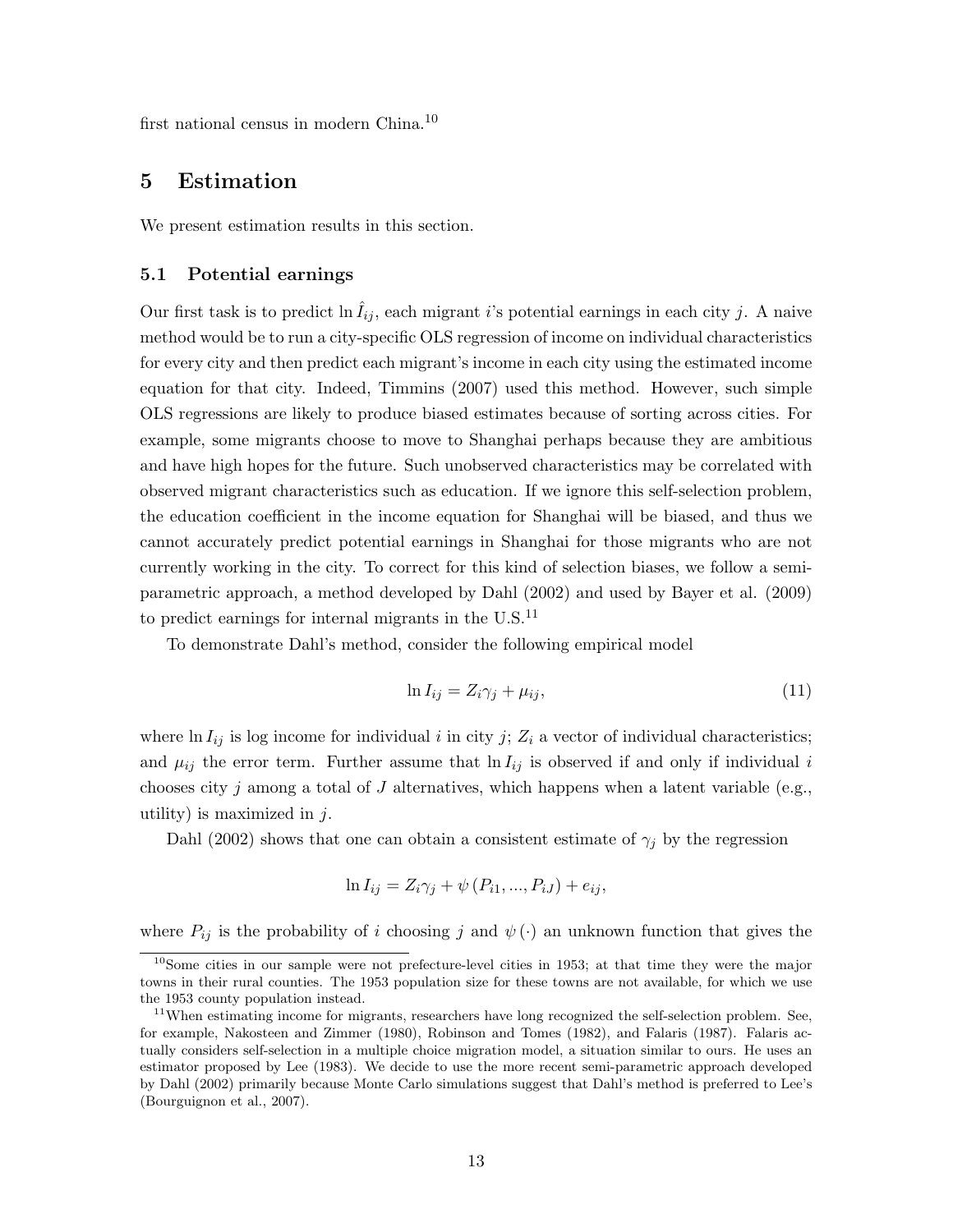conditional mean of the error term in equation (11),  $E(\mu_{ik}|\cdot)$ . Dahl (2002) introduces a "single-index sufficiency assumption" which assumes that the probability of the first-best choice is the only information needed for estimating the conditional mean. This dramatically reduces the dimension of the correction function  $\psi$  and the above estimation equation becomes

$$
\ln I_{ij} = Z_i \gamma_j + \widetilde{\psi}(P_{ij}) + e_{ij}.
$$

Since i has indeed chosen city j, Dahl (2002) proposes to estimate  $P_{ij}$  nonparametrically based on actual migration flows. The unknown function  $\psi$  can be approximated by linear expansions.

Following this approach, for each destination city  $j$ , we use the information about the migrants who currently reside in this city to estimate an equation for log income. The key to implementing Dahl's method is to nonparametrically estimate the probability of each individual migrating to her city. We first divide all the individuals into different "cells" based on home region, education level, and age. Following cultural geographers, we divide China into seven different regions: North, Northeast, East, Central, South, Northwest, and Southwest. Within each of the seven home regions, individuals are divided into a "higheducation" group (with more than 9 years of schooling) and a "low-education" group (with no more than 9 years of schooling). They are then further categorized into a "young" group (age  $\leq$  30) and an "old" group (age  $>$  30). Thus we have classified all the migrants into 28 different cells.<sup>12</sup> For each individual i in city j, we find the cell to which she belongs. The estimated probability of i choosing j,  $\hat{P}_{ij}$ , is simply calculated as the fraction of all the individuals in that cell who migrated to city j.

For each city j, we regress log income on a vector of individual characteristics and a second degree polynomial of  $\hat{P}_{ij}$ :

$$
log\_income = a + b_1 * age + b_2 * age\_squared + b_3 * gender + b_4 * schooling
$$

$$
+ c_1 * \hat{P}_{ij} + c_2 * \hat{P}_{ij}^2 + e_{ij}.
$$

We then use this estimated equation to predict  $\ln I_{mj}$  for every migrant m in our sample. Two notes are in order regarding this procedure. First, we used the information on age, schooling, and home region to predict migration probability  $\hat{P}_{ij}$ . Since both age and schooling are also included in the income equation here, identification requires that home region should be excluded from the income equation. That is, we are assuming here that once individual characteristics are controlled, a migrant's birth place does not help predict earnings at any migration destination. Second, we add  $\hat{P}_{ij}$  and its square term to the regression only for consistently estimating  $b_1 - b_4$ . We do not need them when predicting income.

 $12$ There is a tradeoff between having more cells and the precision of estimated migration probability. Because each individual can choose among more than 100 different destination cities, we need a reasonably large number of individuals in each cell in order to have a good estimate of the probability. For this reason, we cannot divide our sample into too many cells.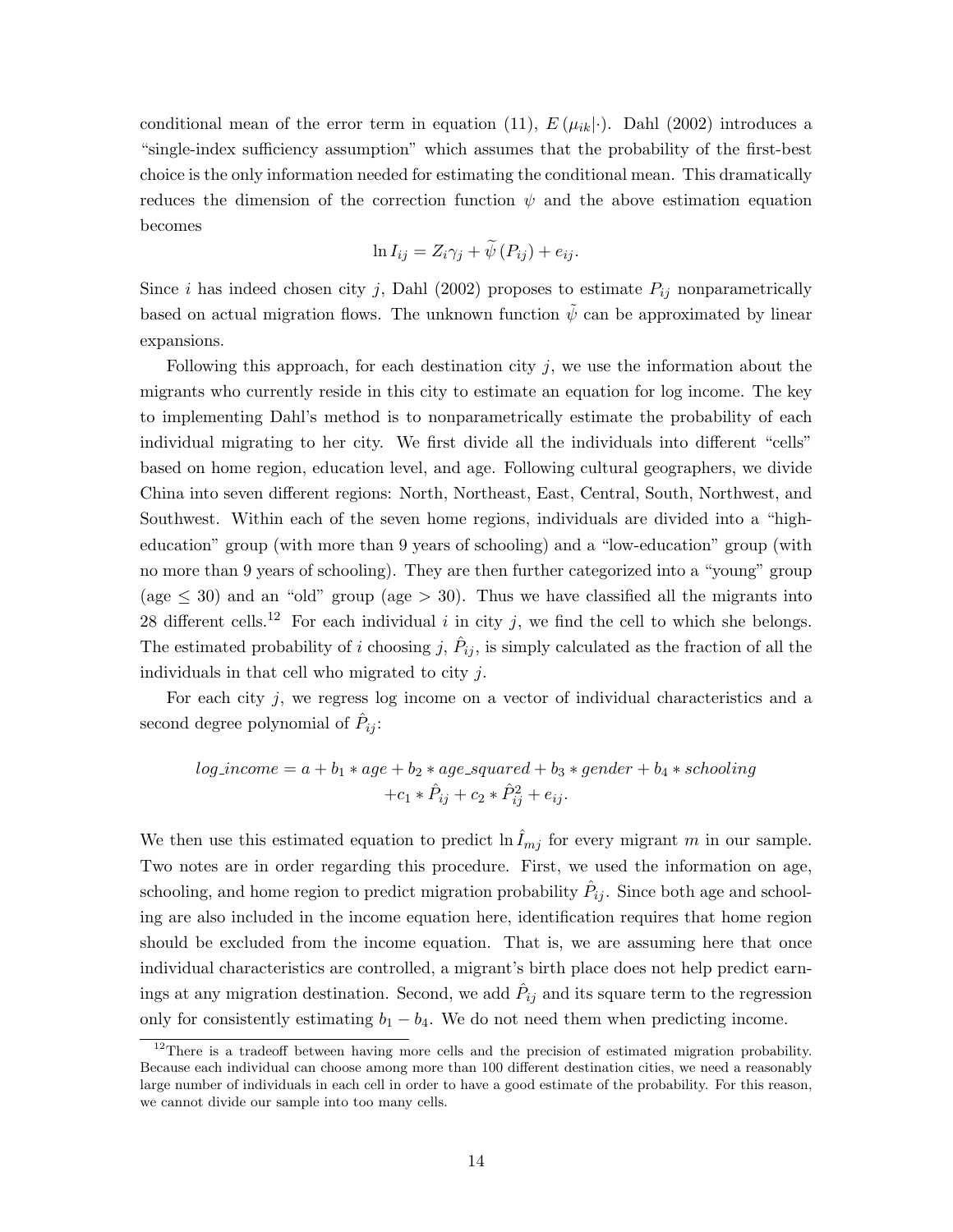| Variable   coefficient name    | Standard<br>Coefficient<br>Error |           | z-statistic |
|--------------------------------|----------------------------------|-----------|-------------|
| Utility from income            |                                  |           |             |
| Log income $\alpha$            | 0.539                            | 0.081     | 6.695       |
| Migration cost                 |                                  |           |             |
| Log migration distance $\pi_D$ | $-0.964$                         | 0.013     | -71.73      |
| Adjacent province $ \pi_1 $    | $-2.485$                         | 0.032     | $-78.57$    |
| Non-adjacent province $\pi_2$  | $-3.503$                         | 0.043     | $-82.15$    |
| City fixed effects             |                                  | Included  |             |
| Wald $\text{chi2}(98)$ p-value |                                  | 0.0000    |             |
| Number of cities               |                                  | 95        |             |
| Number of observations         |                                  | 2,308,120 |             |

Table 3: Regression results from the conditional logit model

Only cities with at least 30 migrant household heads are included in this regression. The number of observations equals the number of migrants (24,296) multiplied by the number of destination cities (95).

#### 5.2 City fixed effects

With the predicted income for every migrant in every destination city, we now estimate the conditional logit model by maximizing the likelihood function given by equation (9). Note that only log income, migration distance variables, and city fixed effects are included in this regression. The results are in Table 3. As expected, the utility from income is positive, and it is very precisely estimated. Also consistent with our expectation, migration distance causes disutility. In addition, moving to an adjacent province, compared to staying within the home province, is associated with a decline in utility. Moving further away incurs an even larger loss in utility.

Setting the city fixed effect for Beijing to be zero, we have estimated a  $\theta_j$  for each city j. It represents the average migrant's willingness to pay for living in each city, controlling for potential earnings and migration costs. Another way to interpret this city fixed effect is to view it as a "quality of life" measure, with a higher  $\theta_i$  representing a better quality of life. In Table 4, we list the top 20 cities with best quality of life. On top of the list are Shanghai, Shenzhen, Beijing, and Guangzhou. These are the cities of both political and economic importance. They are usually considered the face of modern China. They are also the cities in which typical Chinese aspire to live. Except Beijing, Tianjin, Shenyang, and Dalian, all other top cities are in the East or the South, the two regions with the most prosperous regional economies. Overall, the list does seem to be consistent with our prior knowledge of cities with high qualities of life in China.

#### 5.3 City size and urban amenities

Next we present results from our second-step regression. Here we regress the city fixed effects on a set of observed city characteristics, focusing on city population size as the key explanatory variable. We are essentially estimating equation (10) except that we add a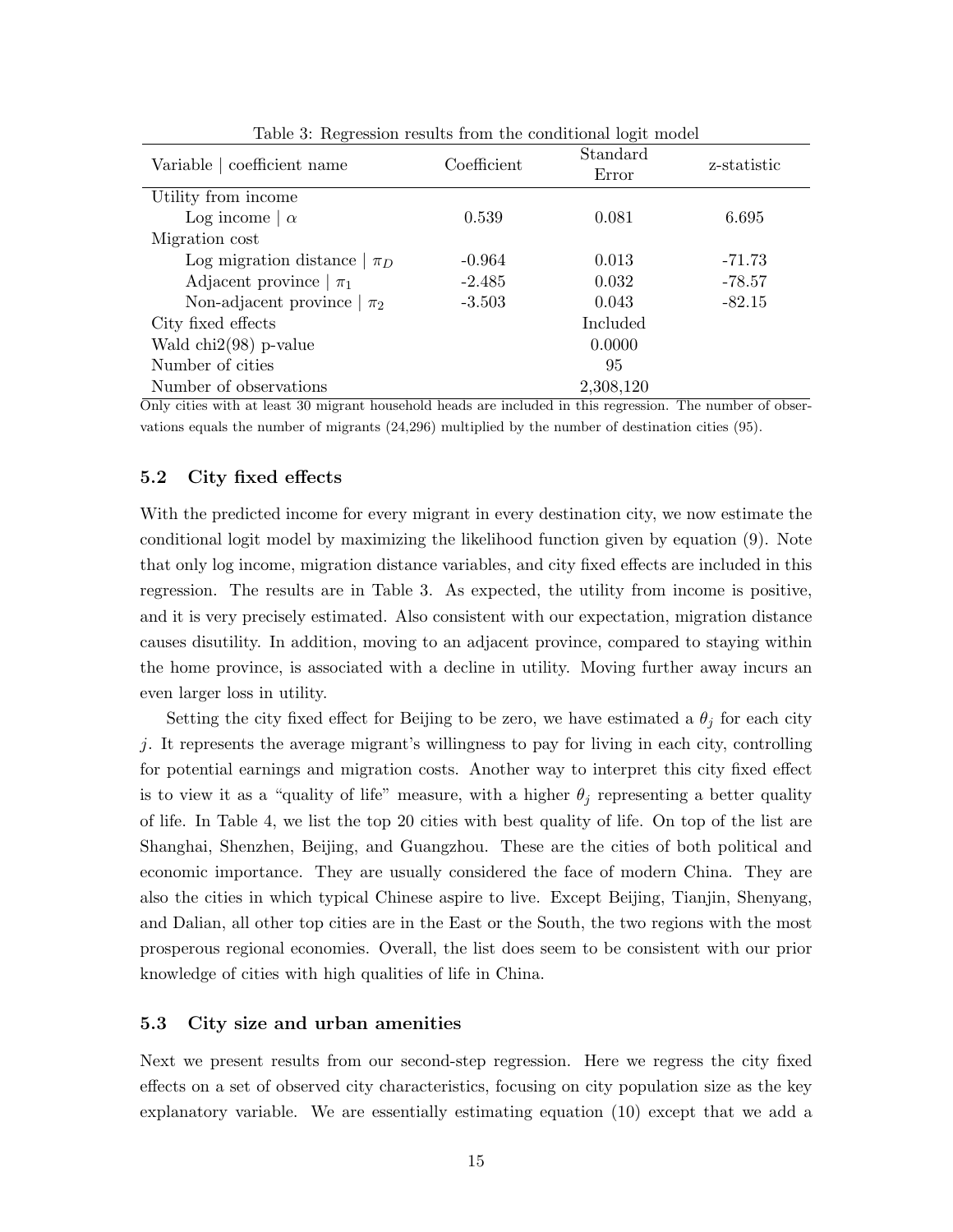| Rank           | City      | Value of $\theta_i$ |
|----------------|-----------|---------------------|
| 1              | Shanghai  | 0.7551              |
| $\overline{2}$ | Shenzhen  | 0.2851              |
| 3              | Beijing   | 0.0000              |
| $\overline{4}$ | Guangzhou | $-0.1157$           |
| $\overline{5}$ | Foshan    | $-0.2891$           |
| 6              | Ningbo    | $-0.3734$           |
| 7              | Wenzhou   | $-0.6746$           |
| 8              | Tianjin   | $-0.7104$           |
| 9              | Quanzhou  | $-0.9479$           |
| 10             | Shenyang  | $-1.0716$           |
| 11             | Hangzhou  | $-1.1477$           |
| 12             | Jinhua    | $-1.1529$           |
| 13             | Xiamen    | $-1.1701$           |
| 14             | Suzhou    | $-1.3940$           |
| 15             | Jiaxing   | $-1.4136$           |
| 16             | Fuzhou    | $-1.5250$           |
| 17             | Dalian    | $-1.6092$           |
| 18             | Putian    | $-1.6180$           |
| 19             | Nanjing   | $-1.6494$           |
| 20             | Dongguan  | $-1.7896$           |

Table 4: Top twenty cities ranked by rural-urban migrants' willingness to pay

Notes: The value of  $\hat{\theta}_j$  is estimated in the regression presented in Table 3.

constant term,  $\bar{\theta}$ , to account for the utility derived from the average city in the sample:

$$
\theta_j = \overline{\theta} + \beta_S^* \ln S_j + \sum_{k=1}^K \beta_k^* \ln X_{jk} + \xi_j^*.
$$
\n(12)

As argued above, the main reason we take the two-step approach to estimating our model is the concern of a potential omitted-variables problem. That is, unobserved city characteristics (e.g., migrant-friendliness and pro-growth local economic policies) may affect both the typical migrant's utility and city population, which would bias the estimation of  $\beta_S^*$ , our key parameter of interest. Using the two-step method, we will have a simple linear regression at the second step, which allows us to adopt two standard strategies to deal with the omitted-variables problem. First, we add region dummies in our regression, attempting to identify  $\beta_S^*$  using only within-region variations. Since we divide China into seven regions, omitted-variable concerns mostly arise from cross-region differences. Controlling for region fixed effects should help mitigate the potential omitted-variable bias.

Second, and more importantly, we take the instrumental variables approach, which with valid instruments can deal with not only omitted-variables but also simultaneity and measurement-errors problems. Our analysis at the second step focuses primarily on the coefficient of city population. Following the tradition in the literature, we use long lags of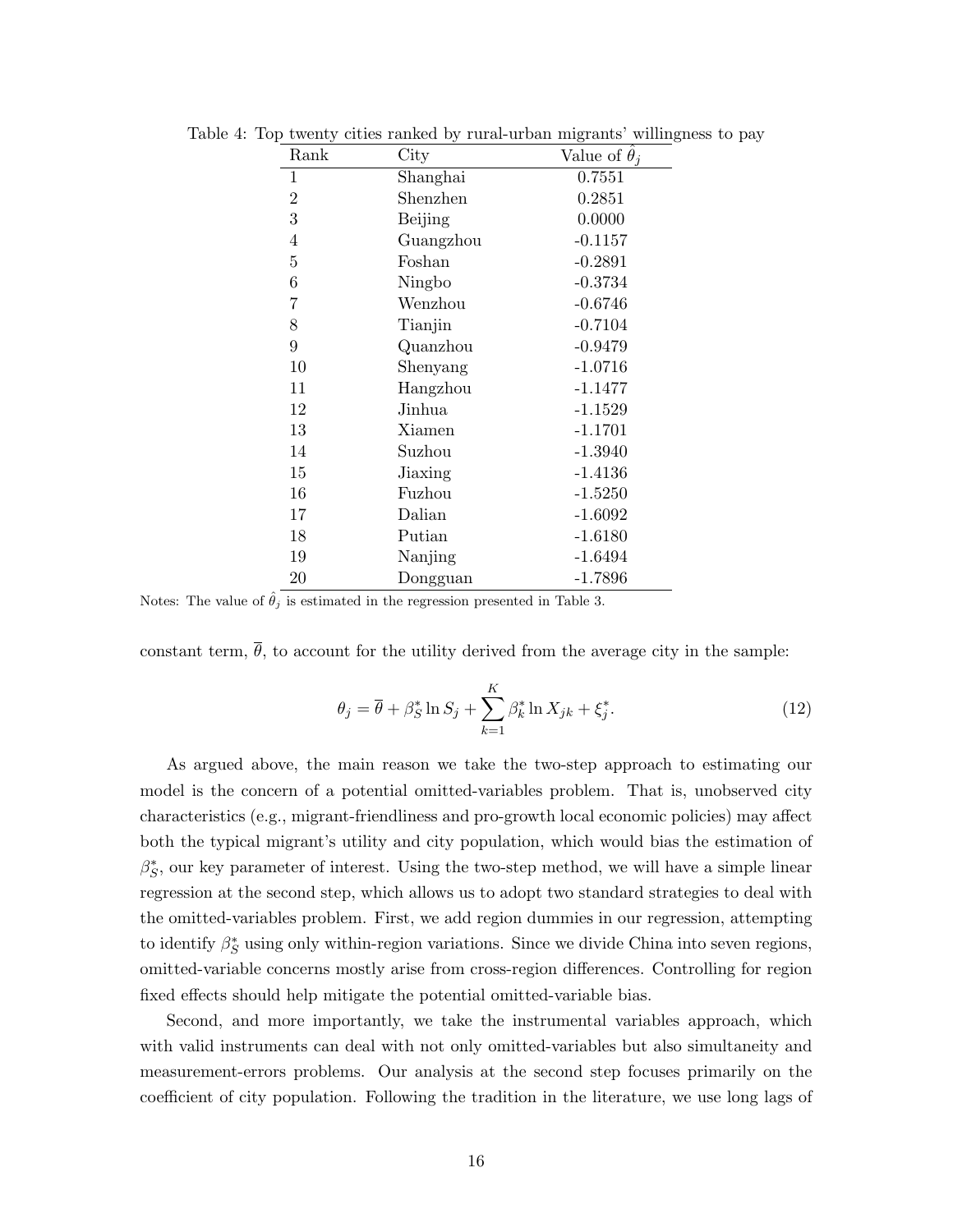city population as the instrument. More specifically, we use lagged values of city population from the 1953 census, the first national census in modern China. Using the lagged variable as an instrument is based on two beliefs. First, there is some persistence in city population, so that the lagged variable is correlated with its current value and thus satisfies the relevance condition for an instrument. This condition is, of course, verifiable with data. Second, historical conditions are dramatically different from today and therefore not directly responsible for today's outcome, which is the exogeneity requirement for a valid instrument. As with any instrumental variable, this second condition is an assumption that cannot be directly tested. We believe that this exogeneity condition is likely to hold in our case. In 1953, China was a backward economy that had a small urban sector. From 1953 to 2005, the country's population almost tripled; its urban population share increased from 13 to 43 percent; a planned economy was established in the first half of this period and was gradually replaced by a market-oriented system in the second half. A series of radical reforms, both political and economic, were implemented over this period of time, which dramatically redefined the landscape of urban China. Thus it seems safe to say that if some unobserved factors or events had a major effect on both population growth in Chinese cities and the utility levels of urban residents in 2005, they must have occurred after 1953. Therefore, it is reasonable to treat the 1953 city population as being exogenous and excludable from our city-level regression.

In Table 5, we present descriptive statistics of variables used in our second-step regression. The city characteristics included in the regression are: population, population density, per capita GDP, unemployment rate, number of large industrial enterprises, share of domestic firms among large industrial enterprises, per capita elementary schools, per capita paved road area, industrial particulate emission, and average January temperature. All city characteristics are measured in log terms, except the average January temperature that has negative values. We will include the square term of the temperature variable in our regressions to allow for a possible nonlinear relationship.

Table 6 presents the correlation matrix for all the variables used for city-level regressions. The first two columns are particularly informative. In the first column, we see that as expected the estimated city fixed effects are indeed positively correlated with log population. That is, migrants are willing to give up some income in order to live in larger cities. Other correlation coefficients in the first column suggest that migrants prefer higher per capita GDP, more large industrial enterprises, and lower share of domestic firms (i.e., higher share of foreign owned firms); they also prefer more paved roads and lower industrial emission of air pollutants. All these make sense, suggesting that the estimated city fixed effects variable is indeed a good measure of the value of urban amenities. Migrants also appear to prefer high-density cities, perhaps because high-density cities tend to have more urban amenities and better public facilities (which can be supplied at lower average costs in high-density areas). There is only one significant coefficient in column 1 that does not seem immediately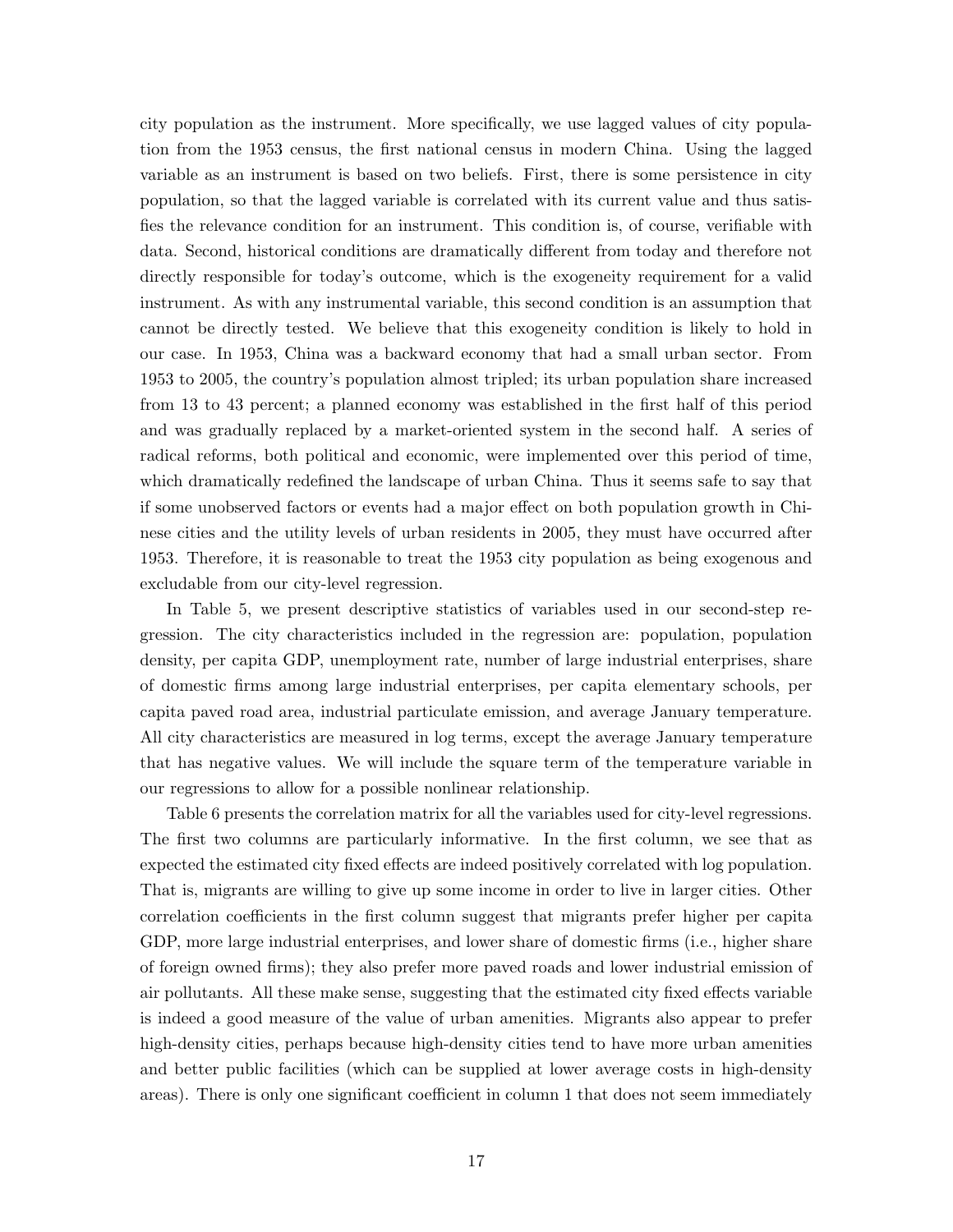| Variables  | Table 0. Descriptive statistics of city effacted istrated<br>Description    | Mean     | Std.<br>Dev. | Min.     | Max.     |
|------------|-----------------------------------------------------------------------------|----------|--------------|----------|----------|
| Theta      | City fixed effects $\theta_i$                                               | $-2.942$ | $1.500\,$    | $-6.415$ | 0.755    |
| Pop        | Log(population, 10,000)<br>persons)                                         | 5.077    | 0.866        | 3.358    | 7.247    |
| Pop1953    | $Log(1953$ population, $10,000$<br>persons)                                 | 3.362    | 1.113        | 1.137    | 6.430    |
| PopDen     | Log(population density,<br>persons/square km)                               | 6.878    | 1.026        | 3.523    | 8.842    |
| <b>GDP</b> | Log(per capita GDP)                                                         | 10.161   | 0.635        | 8.471    | 12.17    |
| UnempRat   | Log(unemptyment rate)                                                       | $-3.597$ | 0.582        | $-5.109$ | $-2.510$ |
| LargeFirm  | Log(no. of large industrial<br>enterprises per 10,000<br>persons)           | 1.125    | 0.878        | $-0.512$ | 4.163    |
| DomShare   | Log(share of domestic firms<br>in large industrial enterprises)             | $-0.296$ | 0.286        | $-1.516$ | 0.000    |
| Schools    | Log(no. of elementary schools<br>per $10,000$ persons)                      | 0.639    | 0.543        | $-0.754$ | 2.057    |
| PavedRd    | Log(per capita paved road<br>area, square meter)                            | 2.159    | 0.545        | 0.713    | 3.689    |
| Emission   | Log(industrial particulate<br>emission, $1,000\text{kg}/10,000$<br>persons) | 4.716    | 1.407        | $-0.240$ | 7.565    |
| JanTemp    | Average January<br>temperature, 1971-2000                                   | 3.260    | 9.417        | $-21.70$ | 19.00    |

Table 5: Descriptive statistics of city characteristics

Statistics are calculated using variables for 95 cities, which are included in the baseline regressions.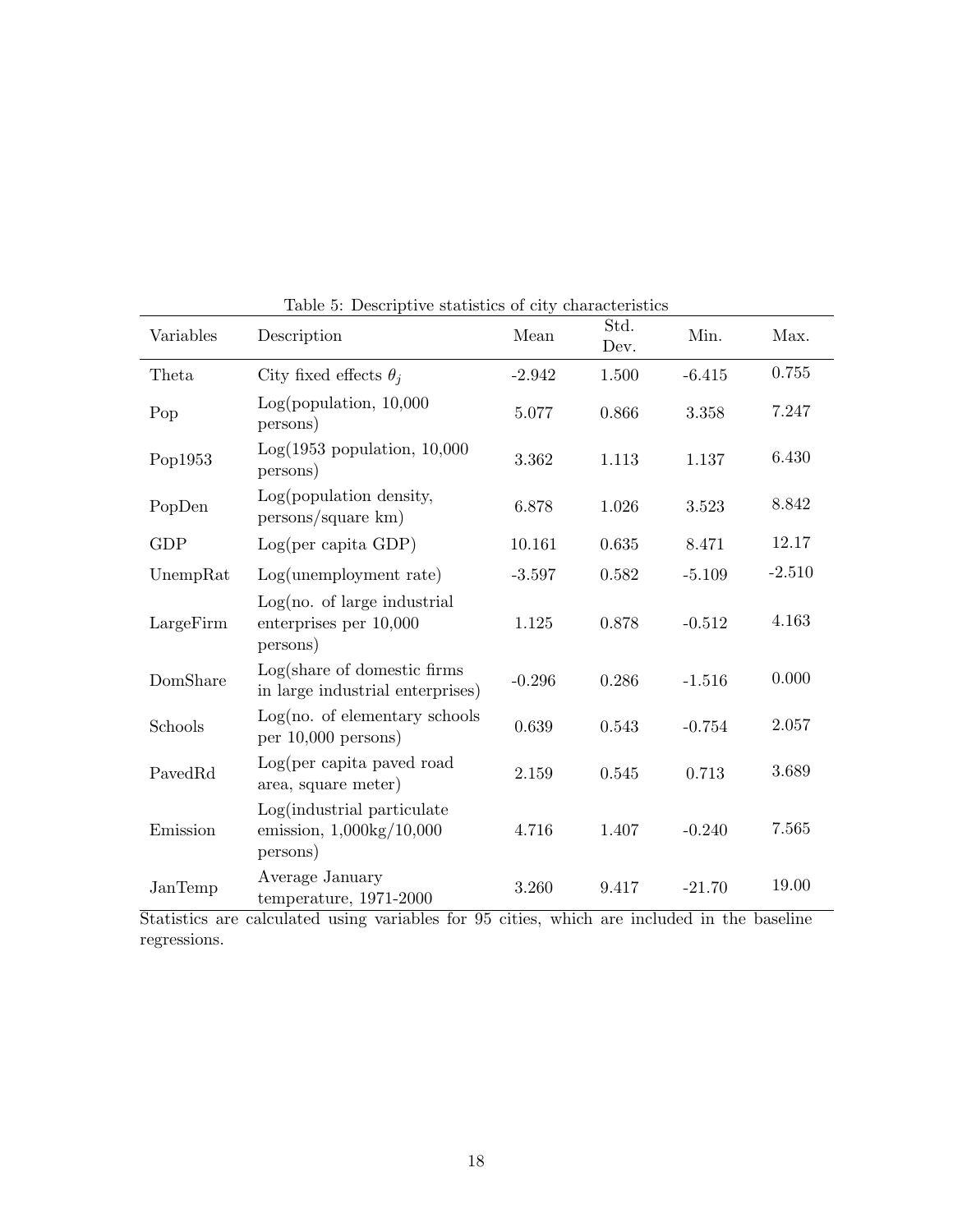|                                                                                                                                                                            |          |         |          |          |          | Table 6: Correlation matrix of city characteristics |          |                             |         |          |                   |       |
|----------------------------------------------------------------------------------------------------------------------------------------------------------------------------|----------|---------|----------|----------|----------|-----------------------------------------------------|----------|-----------------------------|---------|----------|-------------------|-------|
|                                                                                                                                                                            | Theta    | Pop     | Pop1953  | PopDen   | GDP      |                                                     |          | UnempRat LargeFirm DomShare | Schools | PavedRd  | Emission Jan Temp |       |
| $\rm{Theta}$                                                                                                                                                               | 1.000    |         |          |          |          |                                                     |          |                             |         |          |                   |       |
| Pop                                                                                                                                                                        | $.596*$  | 000.1   |          |          |          |                                                     |          |                             |         |          |                   |       |
| Pop1953                                                                                                                                                                    | .266*    | $.563*$ | 000.1    |          |          |                                                     |          |                             |         |          |                   |       |
| PopDen                                                                                                                                                                     | $.283*$  | $.519*$ | $.307*$  | 1.000    |          |                                                     |          |                             |         |          |                   |       |
| GDP                                                                                                                                                                        | $.201*$  | $.205*$ | $.325*$  | $-176$   | 1.000    |                                                     |          |                             |         |          |                   |       |
| UnempRat                                                                                                                                                                   | $-118$   | 124     | .069     | 159      | $-101$   | 1.000                                               |          |                             |         |          |                   |       |
| LargeFirm                                                                                                                                                                  | *884.    | $.251*$ | $.203*$  | .096     | $.632*$  | $-190$                                              | 1.000    |                             |         |          |                   |       |
| DomShare                                                                                                                                                                   | $-.383*$ | $-.102$ | $-145$   | $-222*$  | $-142$   | $351*$                                              | $-.442*$ | 1.000                       |         |          |                   |       |
| Schools                                                                                                                                                                    | $-397*$  | $-448*$ | $-136$   | $-182$   | $-.360*$ | $-0.06 -$                                           | $-479*$  | 139                         | 1.000   |          |                   |       |
| PavedRd                                                                                                                                                                    | $300*$   | $.298*$ | $-0.072$ | 134      | $315*$   | $-0.027$                                            | $.345*$  | $-.256*$                    | $-567*$ | 1.000    |                   |       |
| Emission                                                                                                                                                                   | $-.346*$ | $-155$  | .185     | $-.304*$ | .082     | .168                                                | $-134$   | $395*$                      | .031    | $-0.08$  | 1.000             |       |
| JanTemp                                                                                                                                                                    | 040      | $-114$  | .037     | $.214*$  | $-197$   | $-194$                                              | $.251*$  | $-.409*$                    | .098    | $-.207*$ | $-.502*$          | 1.000 |
| Correlations are calculated using variables for 95 cities, which are included in the baseline regressions. See variable descriptions in Table<br>5. * denotes $p < 0.05$ . |          |         |          |          |          |                                                     |          |                             |         |          |                   |       |
|                                                                                                                                                                            |          |         |          |          |          |                                                     |          |                             |         |          |                   |       |

| ひく・サリー・クーク りょくりょう  |  |
|--------------------|--|
| i<br>l             |  |
|                    |  |
| $\frac{1}{2}$<br>I |  |
| J                  |  |
| 5<br>ļ             |  |
| $\frac{c}{c}$<br>∍ |  |
| ĺ                  |  |

19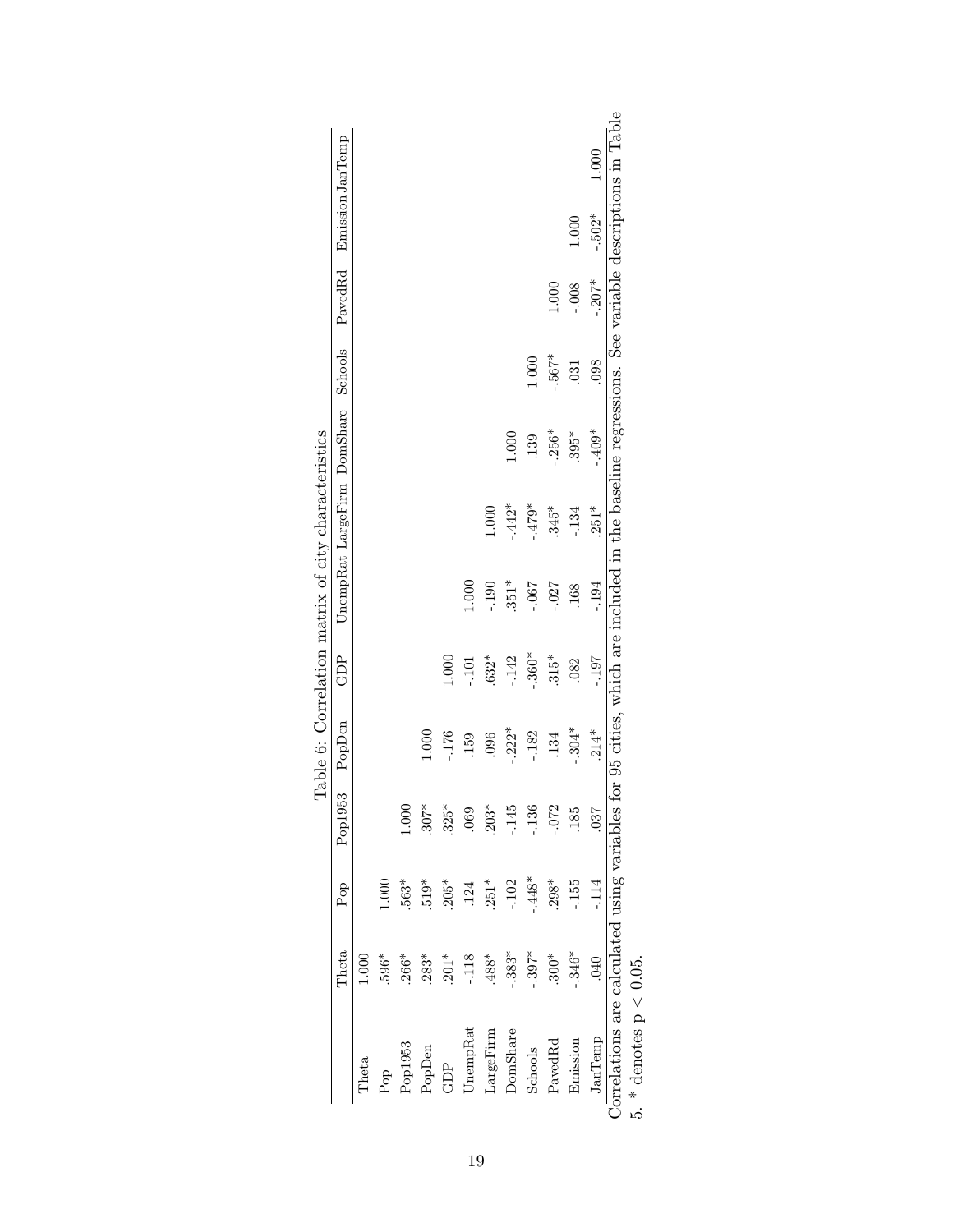

Figure 1: The relationship between city fixed effects  $(\hat{\theta}_i)$  and log population

obvious: migrants prefer fewer elementary schools (per 10,000 residents). One possible reason is that cities with fewer elementary schools tend to have larger schools, which are generally of higher quality.

It is important to note that population size is correlated with many observed city characteristics, as shown in column 2 of Table 6. Larger cities have higher population density, higher per capita GDP, and more large industrial enterprises. Larger cities also have fewer (and thus larger) elementary schools, more paved roads, and lower industrial emissions. This correlation between population size and other city characteristics is exactly the reason why we should examine whether migrants prefer larger cities per se or they prefer larger cities for their observed characteristics. And finally, current population size is highly correlated with its lagged value in 1953, a necessary condition for the latter to be a valid instrumental variable.

#### 5.3.1 City size

We start by examining migrants' utility derived from a single city characteristic, population size. Figure 1 plots city fixed effects  $(\theta_i)$  versus log population size in 2005. We see a clear positive relationship: migrants derive higher utilities from larger cities.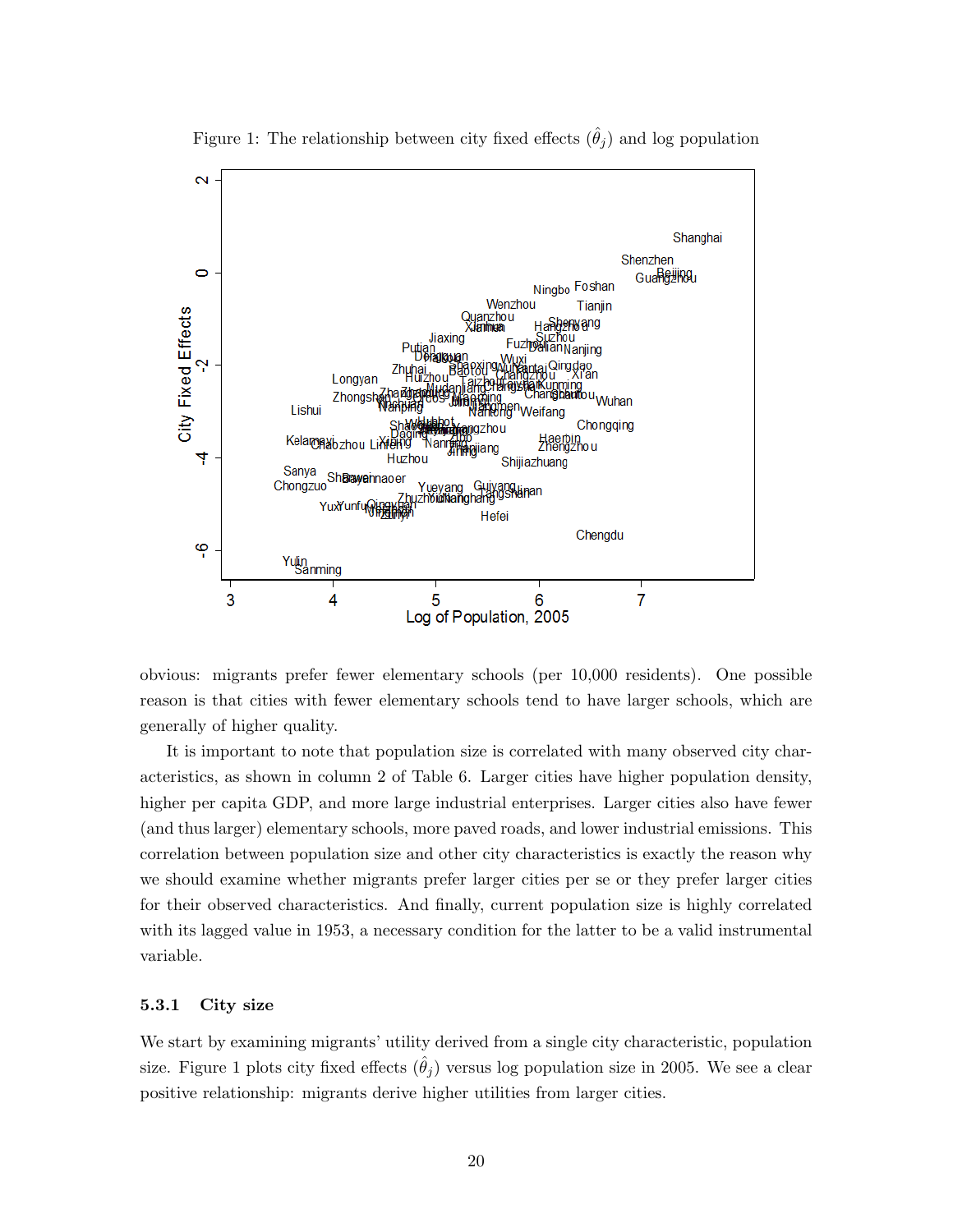| Dependent variable = city fixed effect $(\theta_i)$ |                                 |                          |                         |                        |  |  |  |
|-----------------------------------------------------|---------------------------------|--------------------------|-------------------------|------------------------|--|--|--|
| Variables                                           | $\left( 1\right)$<br><b>OLS</b> | $\left( 2\right)$<br>OLS | $\left( 3\right)$<br>IV | $\left(4\right)$<br>IV |  |  |  |
| Log (population, 10,000)<br>persons)                | $1.268***$<br>(0.123)           | $1.192***$<br>(0.114)    | $0.895***$<br>(0.209)   | $1.056***$<br>(0.133)  |  |  |  |
| Constant                                            | Yes                             | <b>Yes</b>               | <b>Yes</b>              | Yes                    |  |  |  |
| Region dummies                                      | N <sub>0</sub>                  | Yes                      | No                      | Yes                    |  |  |  |
| Adjusted $R^2$                                      | 0.536                           | 0.878                    | 0.489                   | 0.774                  |  |  |  |
| No. of observations                                 | 95                              | 95                       | 95                      | 95                     |  |  |  |

Table 7: Effects of city size on utility from single-variable regressions Dependent Variable  $=$  city fixed effect  $(\hat{\theta})$ 

In  $\overline{IV}$  specifications, log city population is instrumented using its lagged In our n 1953. Standard errors are in parentheses. \*\*\* statistically significant at the 1% level. Regressions are weighted by the number of rural-urban migrants in each city.

Table 7 presents results from regressing city fixed effects on the single right-hand side variable, log city population. Columns (1)-(2) are OLS results. The only difference between the two specifications is that column (1) does not control for region dummies but column (2) does. Columns  $(3)-(4)$  are parallel to  $(1)-(2)$ , except that we instrument for log city population using its lagged values in 1953.

Estimated coefficients in Table 7 indicate that rural-urban migrants indeed derive more utilities from larger cities. The preferred estimate, from column (4) that uses the IV specification and controls for region fixed effects, is 1.056. From Table 3, we know that the coefficient of log income in the indirect utility function is 0.539. Their ratio, 1.056/0.539  $= 1.96$ , implies that a typical rural-urban migrant is willing to give up 1.96 percent of her income in order to live in a city with a one-percent higher population. This is clearly a very high elasticity.

Comparing columns  $(1)-(2)$  to their corresponding IV specifications in columns  $(3)-(4)$ , we find that the IV coefficients are lower than the OLS coefficients, especially when we do not control for region fixed effects. If unobserved city characteristics or policies attract migrants to a city, they are likely to increase individual migrant's utilities. Thus omitted variables are indeed expected to cause upward biases in OLS coefficients. The results in Table 3 suggest that such biases do exist and seem to be more serious when region fixed effects are not controlled.

#### 5.3.2 Controlling for city characteristics

We next experiment with different specifications by adding city characteristics to the regression. We have again tried both OLS and IV regressions. In all specifications, OLS and IV coefficients are similar. Therefore, to conserve space, our presentation here focuses on the results from IV regressions only. Since there are many city characteristics, we divide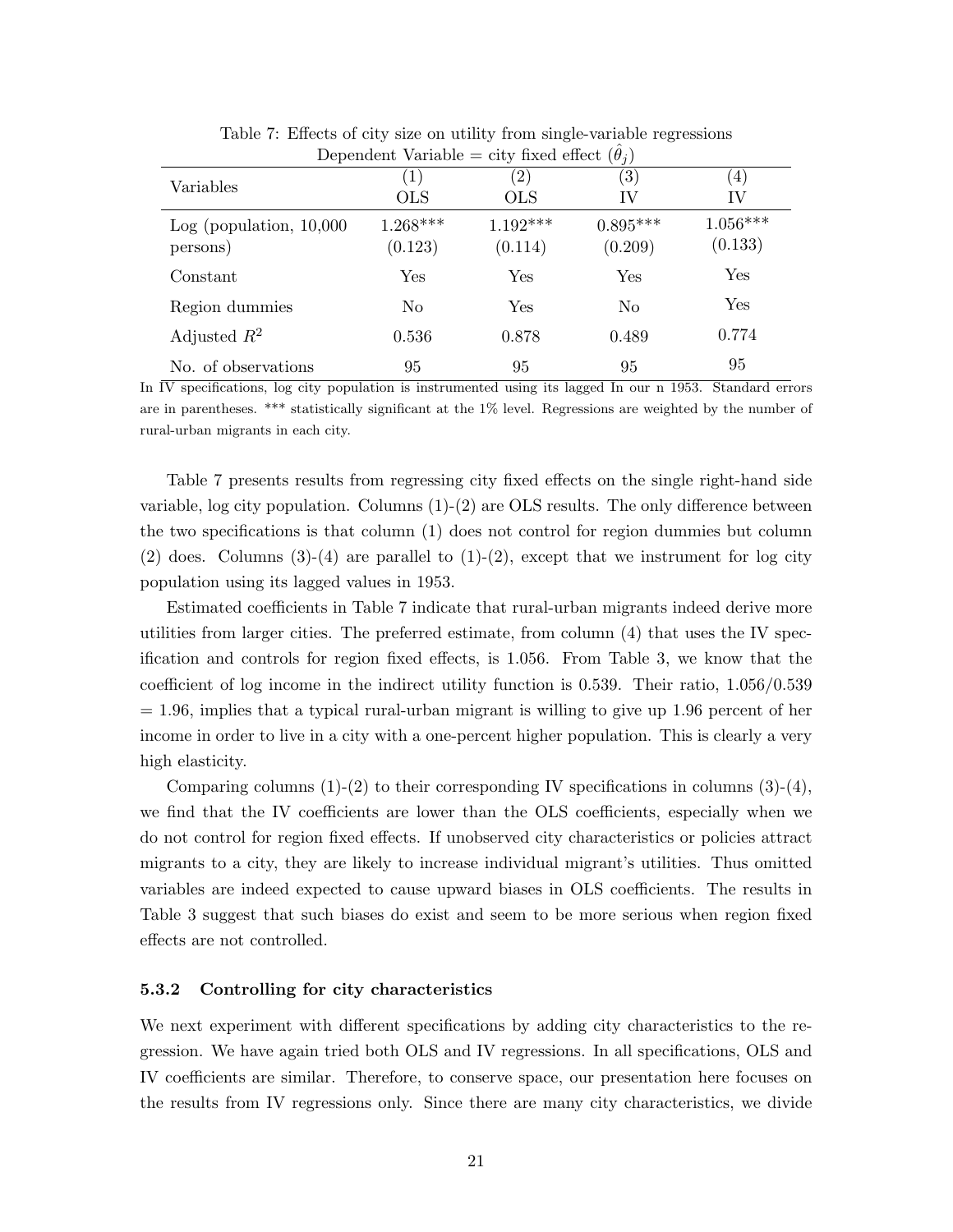them into three groups. The first group concerns the city's economic conditions, including per capita GDP, unemployment rate, number of large industrial enterprises per 10,000 residents, share of domestic firms in large industrial enterprises, all in logs. The second group is about educational facilities and infrastructure, including number of elementary schools per 10,000 residents and per capita paved road area, also in logs. The third group characterizes the city's living environment, including log population density, log industrial particulate emission, average January temperature and its square term.

Our goal here is to examine whether individuals are willing to pay for large cities only because such cities have desirable characteristics. That is, if adding some controls substantially reduces the magnitude of the population size coefficient, then we take it as evidence that people prefer those city characteristics that come with a large population, rather than the large population itself. We add each group of control variables to the regression separately, and finally include all of them in a single regression. Table 8 presents regression results without controlling for region fixed effects; Table 9 presents results from parallel regressions controlling for region fixed effects.

The first thing to notice is that in all of these regressions, log city population still has positive coefficients and they are all statistically significant. That is, even if we control for so many city characteristics, large cities still appear to be attractive to rural-urban migrants.

Results in Tables 8 and 9 tell a similar story: The magnitude of the coefficients obtained from multivariate regressions are comparable to those from the single-variable regressions (reproduced as column (1) in both tables), and some are even larger. In other words, people strongly prefer larger cities, and this result cannot be explained away by the city characteristics included in these regressions. The coefficient of population size is always larger when region fixed effects are controlled, suggesting a negative correlation between unobserved regional differences and city sizes. Our preferred estimate of  $\beta_S^*$ , from the last specification in Table 9 that controls for all city characteristics as well as the region dummies, is 0.929. Together with the estimated  $\alpha$  in Table 3 (0.539), it implies that the typical migrant is willing to give up 1.72 percent of monthly earnings for a one percent increase in city population. This is still a very high elasticity.

The results on some of the control variables are also of interest. Coefficients in both Tables 8 and 9 indicate that rural-urban migrants prefer cities with more large industrial enterprises, perhaps because such cities offer more job opportunities. Another consistently significant result in both tables is that migrants prefer cities with less air pollution. These regressions also suggest that migrants like cities with lower unemployment rates and more foreign-owned large industrial enterprises, which makes sense. One result appears to be counter-intuitive at first sight: per capita GDP has a negative coefficient (although not always statistically significant). This is not puzzling once we realize that the coefficient estimated here captures the overall effects of GDP on utility. Whereas higher GDP itself may be a good thing, it may well become unattractive when migrants factor in the higher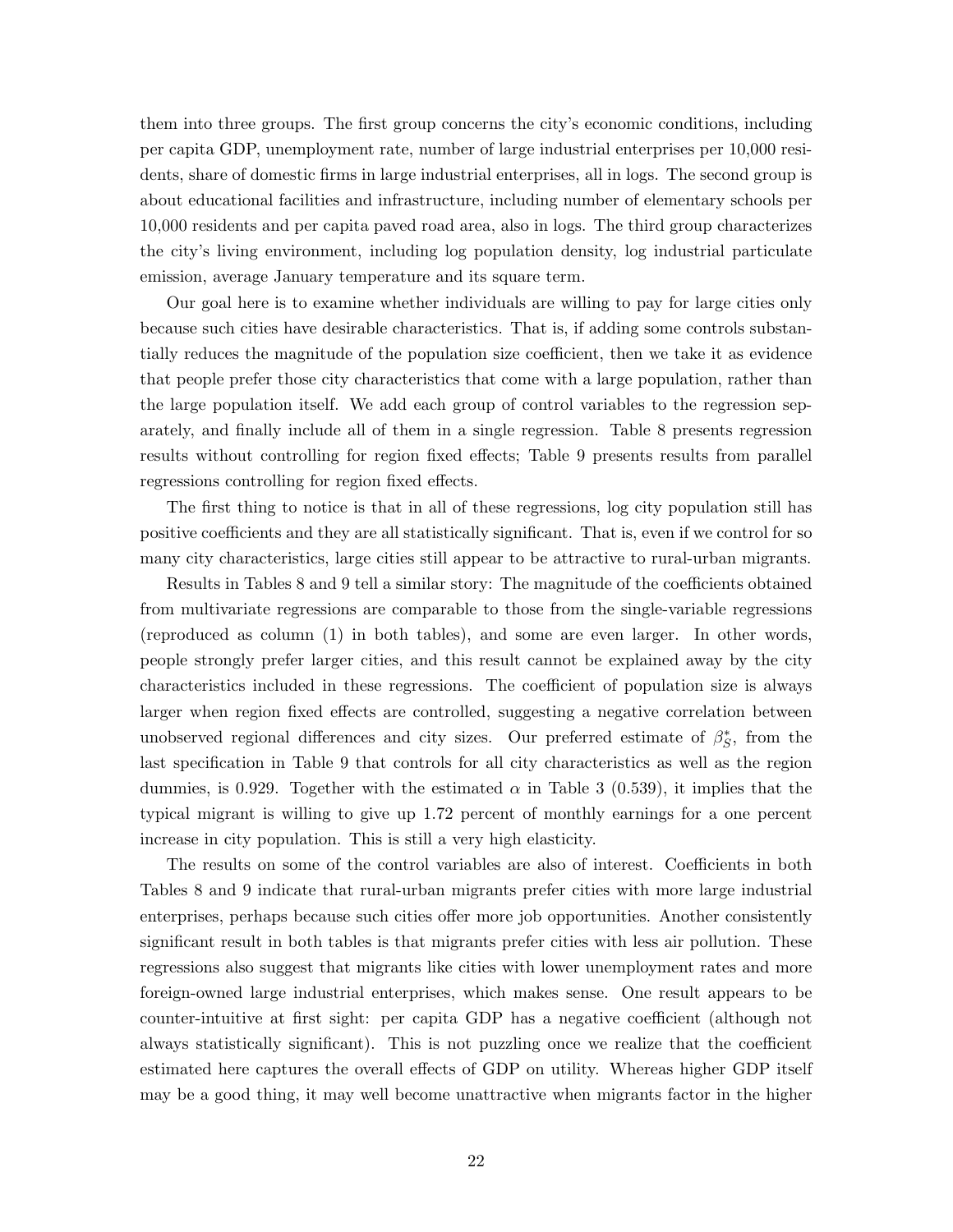| реренаены тагнарге<br>Variables                                          | (1)                   | $\omega$ commuted $\omega$ , $\omega$ medical energy<br>(2) | (3)                   | (4)                    | (5)                    |
|--------------------------------------------------------------------------|-----------------------|-------------------------------------------------------------|-----------------------|------------------------|------------------------|
|                                                                          | IV                    | IV                                                          | IV                    | IV                     | ${\rm IV}$             |
| Log(population, 10,000 persons)                                          | $0.895***$<br>(0.209) | $1.047***$<br>(0.124)                                       | $0.696***$<br>(0.250) | $0.728***$<br>(0.265)  | $0.678***$<br>(0.260)  |
| Log(per capita GDP)                                                      |                       | $-0.529***$<br>(0.175)                                      |                       |                        | $-0.577***$<br>(0.207) |
| Log(unemployment rate)                                                   |                       | $-0.141$<br>(0.150)                                         |                       |                        | $-0.107$<br>(0.170)    |
| Log(no. of large industrial<br>enterprises per 10,000 persons)           |                       | $0.900***$<br>(0.144)                                       |                       |                        | $0.876***$<br>(0.173)  |
| Log(share of domestic firms in<br>large industrial enterprises)          |                       | $-0.446$<br>(0.309)                                         |                       |                        | $-0.453$<br>(0.372)    |
| Log(no. of elementary schools per<br>$10,000$ persons)                   |                       |                                                             | $-0.376$<br>(0.235)   |                        | $-0.550**$<br>(0.271)  |
| Log(per capita paved road area,<br>square meter)                         |                       |                                                             | $0.618***$<br>(0.218) |                        | $-0.301$<br>(0.184)    |
| Log(population density,<br>persons/square km)                            |                       |                                                             |                       | 0.115<br>(0.184)       | 0.104<br>(0.174)       |
| Log(industrial particulate emission,<br>$1,000\text{kg}/10,000$ persons) |                       |                                                             |                       | $-0.416***$<br>(0.166) | $-0.363***$<br>(0.131) |
| Average January temperature,<br>1971-2000                                |                       |                                                             |                       | 0.016<br>(0.018)       | $-0.035**$<br>(0.014)  |
| Average January temperature<br>squared                                   |                       |                                                             |                       | $-0.000$<br>(0.001)    | $0.002\,$<br>(0.001)   |
| Constant                                                                 | Yes                   | Yes                                                         | Yes                   | Yes                    | Yes                    |
| Region dummies                                                           | $\rm No$              | $\rm No$                                                    | $\rm No$              | $\rm No$               | $\rm No$               |
| Adjusted $R^2$                                                           | 0.489                 | 0.734                                                       | 0.514                 | 0.594                  | 0.749                  |
| Number of observations                                                   | 95                    | 95                                                          | $\rm 95$              | 95                     | 95                     |

Table 8: Effects of city size on utility, controlling for city characteristics Dependent Variable = estimated city fixed effect  $(\hat{\theta}_i)$ 

In all specifications, log city population is instrumented using its lagged value in 1953. Standard errors are in parentheses. \* statistically significant at the 10% level; \*\* statistically significant at the 5% level; \*\*\* statistically significant at the 1% level. Regressions are weighted by the number of rural-urban migrants in each city.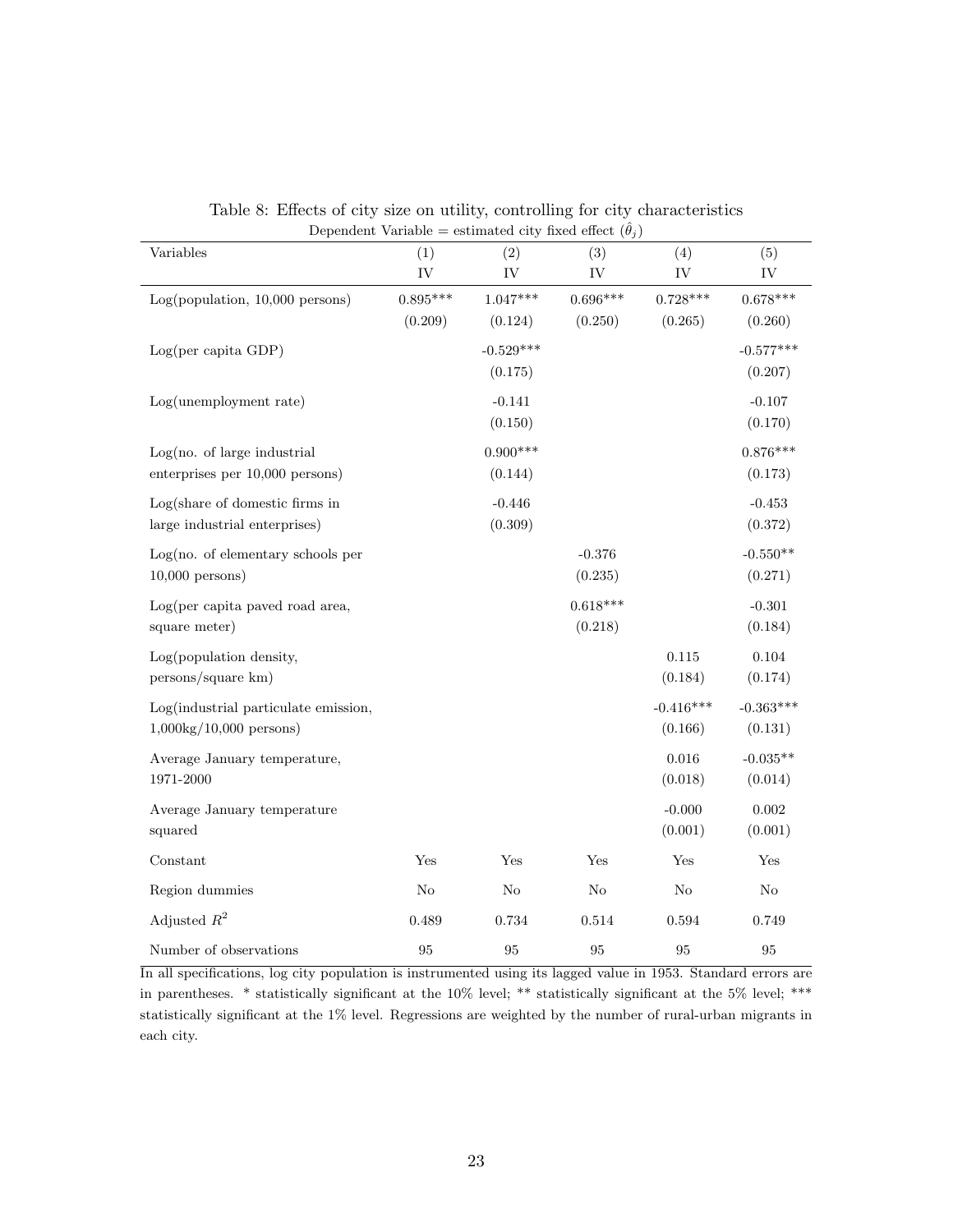| Variables                                                                | (1)                   | (2)                    | $\frac{1}{2}$<br>(3)  | (4)                    | (5)                    |
|--------------------------------------------------------------------------|-----------------------|------------------------|-----------------------|------------------------|------------------------|
|                                                                          | IV                    | IV                     | IV                    | IV                     | IV                     |
| Log(population, 10,000 persons)                                          | $1.056***$<br>(0.133) | $1.166***$<br>(0.100)  | $1.087***$<br>(0.115) | $0.874***$<br>(0.188)  | $0.929***$<br>(0.228)  |
| Log(per capita GDP)                                                      |                       | $-0.232$<br>(0.154)    |                       |                        | $-0.196$<br>(0.171)    |
| $Log(unemboyment\ rate)$                                                 |                       | $-0.397***$<br>(0.144) |                       |                        | $-0.375***$<br>(0.142) |
| Log(no. of large industrial<br>enterprises per 10,000 persons)           |                       | $0.410***$<br>(0.156)  |                       |                        | $0.422***$<br>(0.151)  |
| Log(share of domestic firms in<br>large industrial enterprises)          |                       | $-0.232$<br>(0.261)    |                       |                        | $-0.310$<br>(0.316)    |
| Log(no. of elementary schools per<br>$10,000$ persons)                   |                       |                        | 0.094<br>(0.200)      |                        | $-0.141$<br>(0.265)    |
| Log(per capita paved road area,<br>square meter)                         |                       |                        | 0.093<br>(0.154)      |                        | $-0.206$<br>(.149)     |
| Log(population density,<br>persons/square km)                            |                       |                        |                       | $-0.058$<br>(0.136)    | $-0.067$<br>(0.149)    |
| Log(industrial particulate emission,<br>$1,000\text{kg}/10,000$ persons) |                       |                        |                       | $-0.358***$<br>(0.110) | $-0.318***$<br>(0.107) |
| Average January temperature,<br>1971-2000                                |                       |                        |                       | 0.034<br>(0.030)       | 0.017<br>(0.029)       |
| Average January temperature<br>squared                                   |                       |                        |                       | $-0.001$<br>(0.002)    | $-0.000$<br>(0.002)    |
| Constant                                                                 | Yes                   | Yes                    | Yes                   | Yes                    | Yes                    |
| Region dummies                                                           | Yes                   | $\operatorname{Yes}$   | Yes                   | $\operatorname{Yes}$   | Yes                    |
| Adjusted $R^2$                                                           | 0.774                 | 0.824                  | 0.772                 | 0.794                  | 0.836                  |
| Number of observations                                                   | 95                    | 95                     | $\rm 95$              | 95                     | 95                     |

Table 9: Effects of city size on utility, controlling for city characteristics and region dummies Dependent Variable = estimated city fixed effect  $(\hat{\theta}_i)$ 

In all specifications, log city population is instrumented using its lagged value in 1953. Standard errors are in parentheses. \* statistically significant at the 10% level; \*\* statistically significant at the 5% level; \*\*\* statistically significant at the 1% level. Regressions are weighted by the number of rural-urban migrants in each city.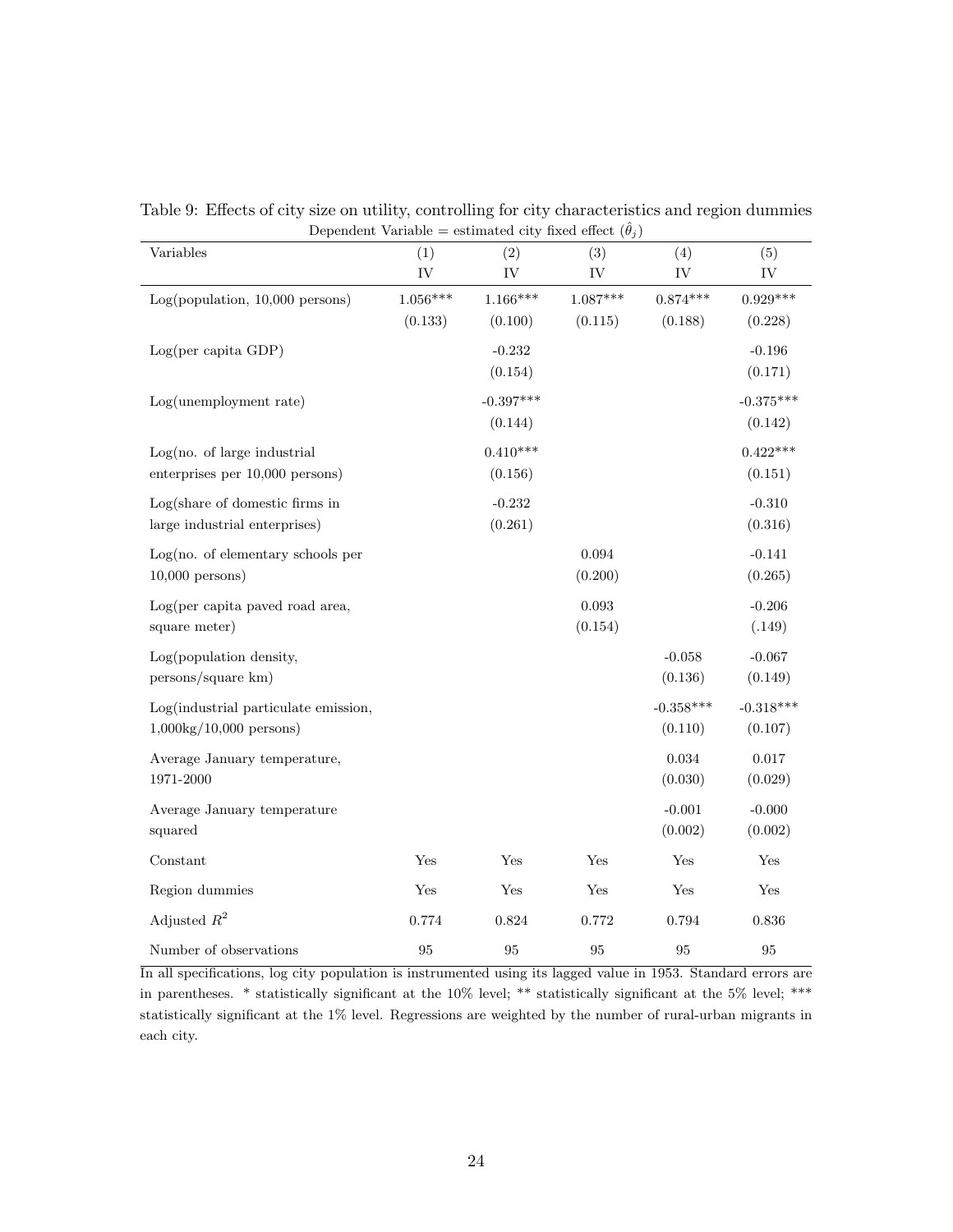| Alternative samples or specifications                                           | $\alpha$              | $\beta_S^*($ or $\beta_S)$ | $\frac{\beta_S^*}{\alpha}$ (or $\frac{\beta_S}{\alpha}$ ) |
|---------------------------------------------------------------------------------|-----------------------|----------------------------|-----------------------------------------------------------|
| A. Baseline results; use the 30-migrant<br>cutoff                               | $0.539***$<br>(0.076) | $0.929***$<br>(0.228)      | 1.72                                                      |
| B. Use the 40-migrant cutoff                                                    | $0.545***$<br>(0.091) | $0.869***$<br>(0.262)      | 1.59                                                      |
| C. Use the 20-migrant cutoff                                                    | $0.319***$<br>(0.067) | $0.843***$<br>(0.310)      | 2.64                                                      |
| D. D.V. = city fixed effect + $0.28^*$<br>$Log(quality-adjusted housing price)$ | $0.539***$<br>(0.076) | $0.946***$<br>(0.231)      | 1.755                                                     |
| E. D.V. = city fixed effect + $0.22^*$<br>$Log(quality-adjusted housing price)$ | $0.539***$<br>(0.076) | $0.943***$<br>(0.230)      | 1.750                                                     |
| F. Allow for heterogeneous preferences                                          | $0.346***$<br>(0.083) | $0.616***$<br>(0.214)      | 1.78                                                      |

Table 10: Results from sensitivity analysis

Baseline results are from Table 3 and column (5) of Table 9. In all specifications, log city population is instrumented using its lagged value in 1953. Standard errors are in parentheses. \* statistically significant at the 10% level; \*\* statistically significant at the 5% level; \*\*\* statistically significant at the 1% level. Regressions are weighted by the number of rural-urban migrants in each city.

housing prices they have to pay in high-GDP cities.

#### 5.4 Sensitivity analysis

We next explore the sensitivity of our baseline results to alternative specifications.

Estimate income using alternative samples

A key step in our empirical estimation is to predict income for each migrant in each potential destination city. This is very demanding of data because it requires a reasonably large migrant sample in each city included in our city-level regression. We are facing the following tradeoff: On the one hand, we would like to have a large sample for the city level regression, and thus prefer to include many cities even if some of them are relatively small. On the other hand, when we include more small cities, the number of observed migrants in each of the smaller cities will be quite low; and thus expected earnings in these cities will have to be estimated based on very limited information. In our baseline regressions, we decide to use a 30-migrant cutoff: A city is included in our analysis sample only if at least 30 migrant household heads are observed in the city. Here we explore whether our main results are driven by this arbitrary cutoff.

We try two alternative criteria for selecting our estimation sample. First, we increase the cutoff to 40 migrants, which reduces the sample size from 95 to 77 for the city-level regression. Second, we lower the cutoff to 20 migrants, which increases the sample size from 95 to 126 for the city-level regression.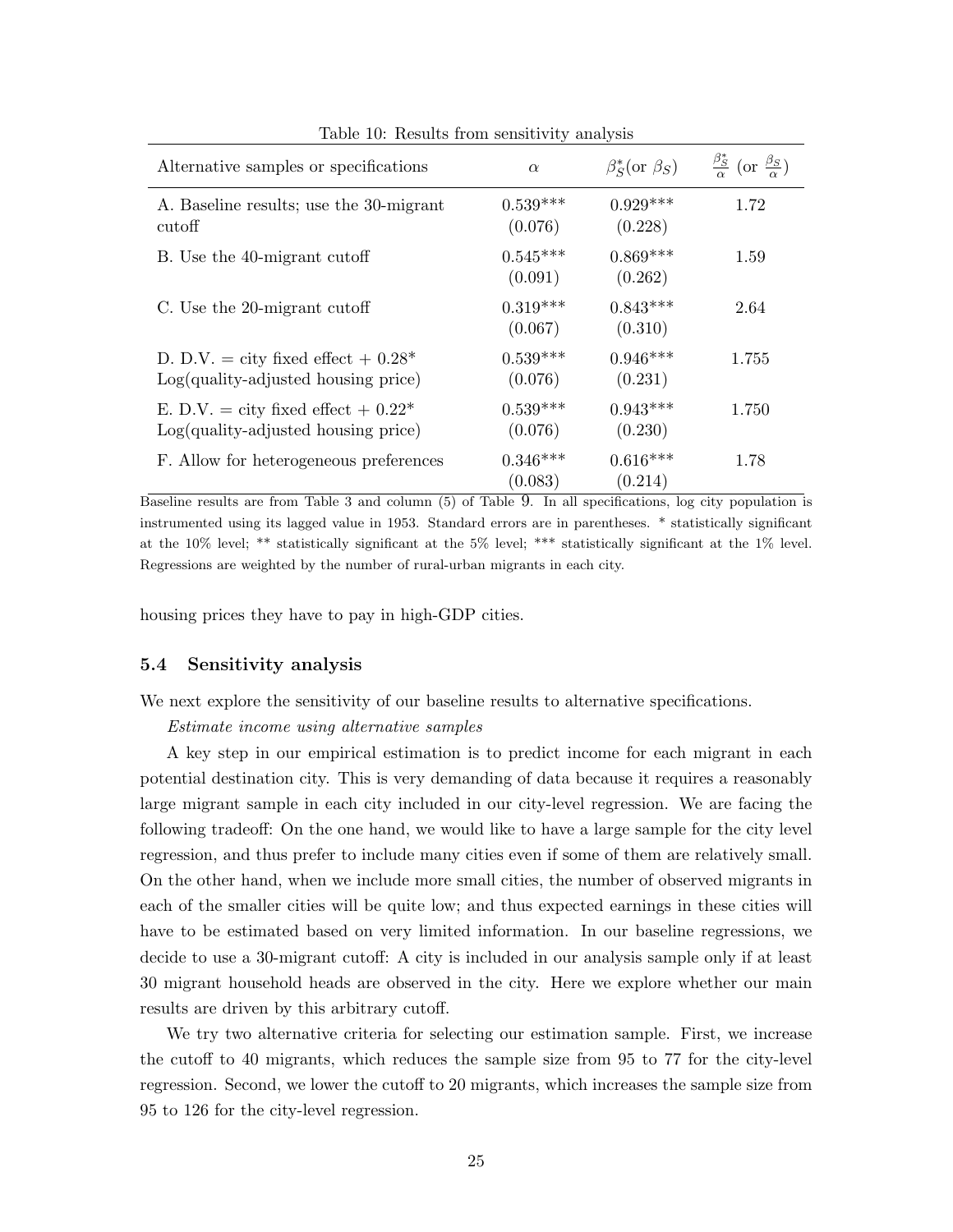In Table 10, we first reproduce the baseline estimates for  $\alpha$  and  $\beta_S^*$  in row A. The estimate for  $\alpha$  is from Table 3 and  $\beta_S^*$  is our preferred estimate from the specification that controls for all city characteristics as well as region fixed effects (Table 9, column (5)). In rows B-C, we present estimates from the same specification except that the expected migrant income is estimated in alternative samples as just described. In each case,  $\alpha$  and  $\beta_S^*$  are still positive and statistically significant. Since the coefficients are rescaled in each estimation with a different sample, we cannot directly compare the estimates of  $\alpha$  or  $\beta_S^*$ across different rows. However, different estimates of the elasticity  $\frac{\beta_S^*}{\alpha}$  can be compared, so we show this ratio in the last column. Using the 40-migrant cutoff gives an estimate of  $\frac{\beta_S^*}{\alpha}$ somewhat smaller than the baseline result, 1.59 vs. 1.72. The 20-migrant cutoff leads to an estimate of 2.64, considerably larger than the baseline estimate. Results in rows A-C seem to suggest that using a smaller sample of cities (i.e., excluding many small cities) tends to give a smaller estimate of the elasticity. Overall, the qualitative results remain the same regardless of which sample of cities is used.

#### Deal with housing price explicitly

Recall that  $\beta_S^* \equiv \beta_S - \alpha_H \lambda_s$ . While migrants derive utility directly from larger population sizes  $(\beta_S)$ , they also dislike higher price levels that go with certain population sizes ( $-\alpha_H\lambda_s$ ). That is, our estimate of  $\beta_S^*$  captures the net effect of population size on utility. Here we go one step further and try to identify  $\beta_S$ , the gross preference for larger population size. From the model, a positive  $\beta_S$  would imply that people prefer larger cities. However, so far we have only shown a positive  $\beta_S^*$ . Notice that  $\beta_S > 0$  and  $\beta_S^* > 0$  are not equivalent; we could have  $\beta_S \leq 0$  and  $\beta_S^* > 0$  if price level is lower in larger cities (i.e.,  $\lambda_s < 0$ ). Our exercise here is to check whether  $\beta_S > 0$ .

To proceed, we assume that the price of the nontradable good in our model,  $p_i$ , is entirely driven by the price of housing services in city j. Instead of assuming that  $\ln p_j$  is a function of city characteristics (as in equation  $(3)$ ), we now simply treat it as housing price and deal with it explicitly. We go back to equation (2) and redefine the average utility derived from city j as

$$
\theta_j = -\alpha_H \ln p_j + \beta_S \ln S_j + \sum_{k=1}^K \beta_k \ln X_{jk} + \xi_j.
$$

Notice that housing price  $\ln p_j$  may be correlated with both observed and unobserved city characteristics (ln  $X_{jk}$  and  $\xi_j$ ), which could potentially bias our estimate of  $\beta_S$ . To address this problem, we follow the strategy of Bayer et al. (2009) by moving  $-\alpha_H \ln p_j$  to the left hand side and estimating  $\beta_S$  from the following equation:

$$
\theta_j + \alpha_H \ln p_j = \beta_S \ln S_j + \sum_{k=1}^K \beta_k \ln X_{jk} + \xi_j. \tag{13}
$$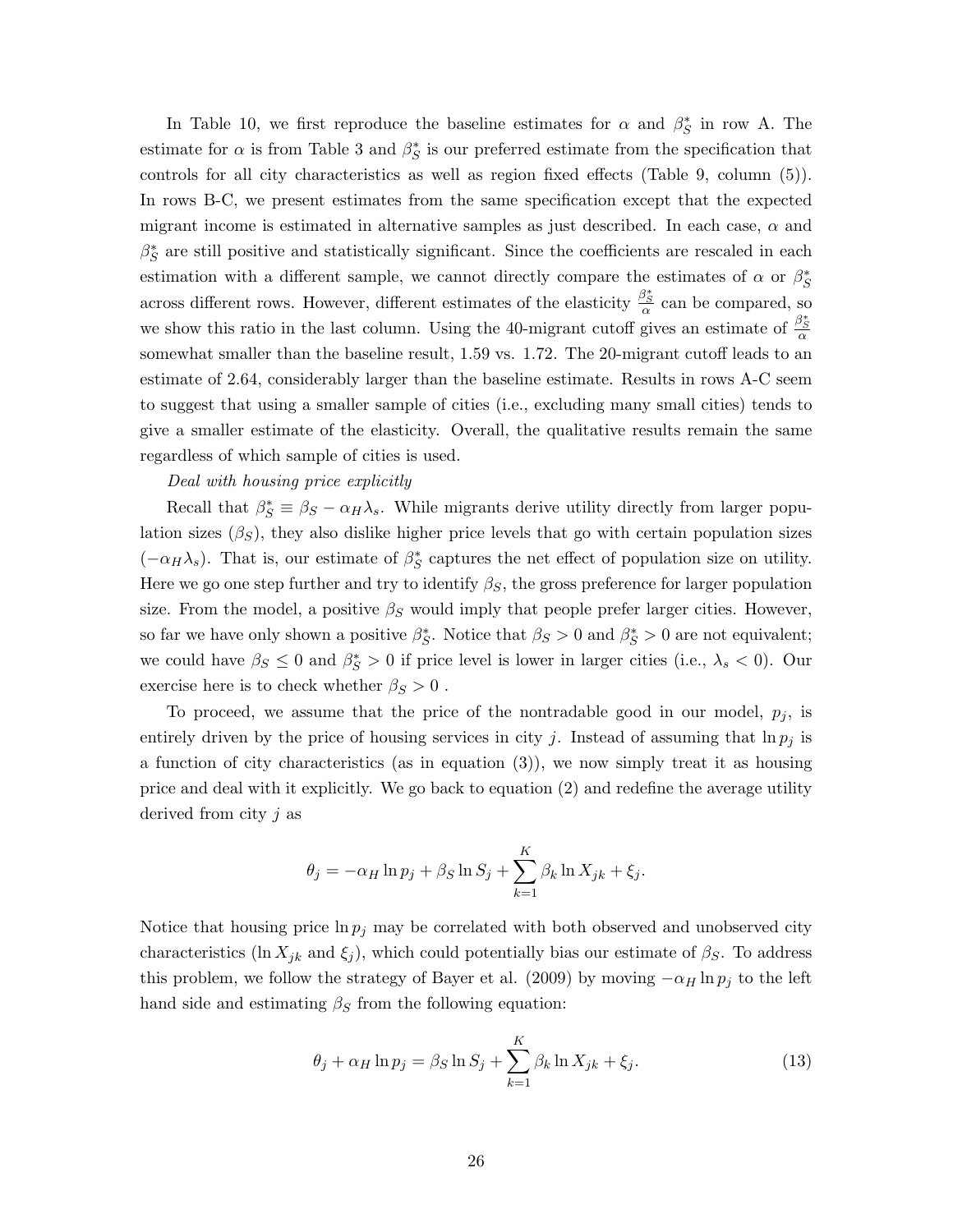Here  $\theta_j$  is still estimated from the first-step conditional logit regression. Parameter  $\alpha_H$  is the share of an individual's income spent on housing, which can be calculated from our population survey data.

For a long time in China, individual urban residents could not own housing units. Instead, housing was provided to them by employers at very low costs. Starting in 1998, a reform was implemented to establish a housing market in urban China. However, in the early years, most urban residents were able to buy housing units from their employers at below-market prices, and relatively few families financed the purchase of housing through mortgage loans. For these reasons, information on the payment of home owners in our sample period is hardly useful for estimating housing prices. We therefore focus only on renters to estimate  $\alpha_H$  and  $\ln p_i$ . We estimate  $\alpha_H$  using the share of monthly income paid as rent for housing by renters in all cities. One possible approach to estimating  $\ln p_i$  is to use an aggregate statistic such as mean or median housing price paid by renters in a city. However, such an aggregate measure is correlated with quality of housing, which is likely correlated with city characteristics, and thus biases the estimates of  $\beta_S$  and  $\beta_k$ . To get around this problem, we estimate  $\ln p_i$  from the following housing price regression:

$$
\ln R_{ij} = \ln p_j + \Upsilon_i \rho + \nu_{ij},\tag{14}
$$

where ln  $R_{ij}$  is the natural logarithm of individual i's rent payment in city j,  $\ln p_j$  a cityspecific constant, and  $\Upsilon_i$  a vector of i's housing characteristics.<sup>13</sup> That is, ln  $p_j$  is the quality-adjusted housing price in city j.

We try two ways to estimate  $\alpha_H$ : one by dividing total rents by total household head's income for all urban households who are renting, which is 0.28; and the other by dividing total rents by total household (instead of just its head's) income, which is 0.22. We then estimate  $\beta_S$  by regressing  $\theta_j + 0.28 * \ln p_j$  or  $\theta_j + 0.22 * \ln p_j$  on population size and other city characteristics, again instrumenting with lagged population size. The results are in rows D and E of Table 10. Note first that the results are insensitive to how we estimate  $\alpha_H$ ; the two estimates give almost identical results. Focusing attention on row D, we have a  $\beta_S = 0.946$ , which is only slightly higher than the baseline estimate  $\beta_S^* = 0.929$ . This implies that rural-urban migrants indeed prefer larger cities, and this is not because larger cities have lower housing prices. In fact, our results suggest that city size has a positive effect on the quality-adjusted housing price ( $\lambda_s = 0.06$ ).

Allow for heterogeneous preferences for population size

In our baseline estimation, we imposed the assumption that all rural-urban migrants have the same preference for larger cities. That is,  $\beta_S^*$  is constant across individuals. Here

<sup>&</sup>lt;sup>13</sup>In our empirical estimation, we include the following housing characteristics in  $\Upsilon_i$ : building age, number of rooms, square meters of living area, story dummies, structure dummies, washroom type dummies, whether is shared with others, whether has a kitchen, whether has gas connection, whether has a bath, and whether is commercially owned.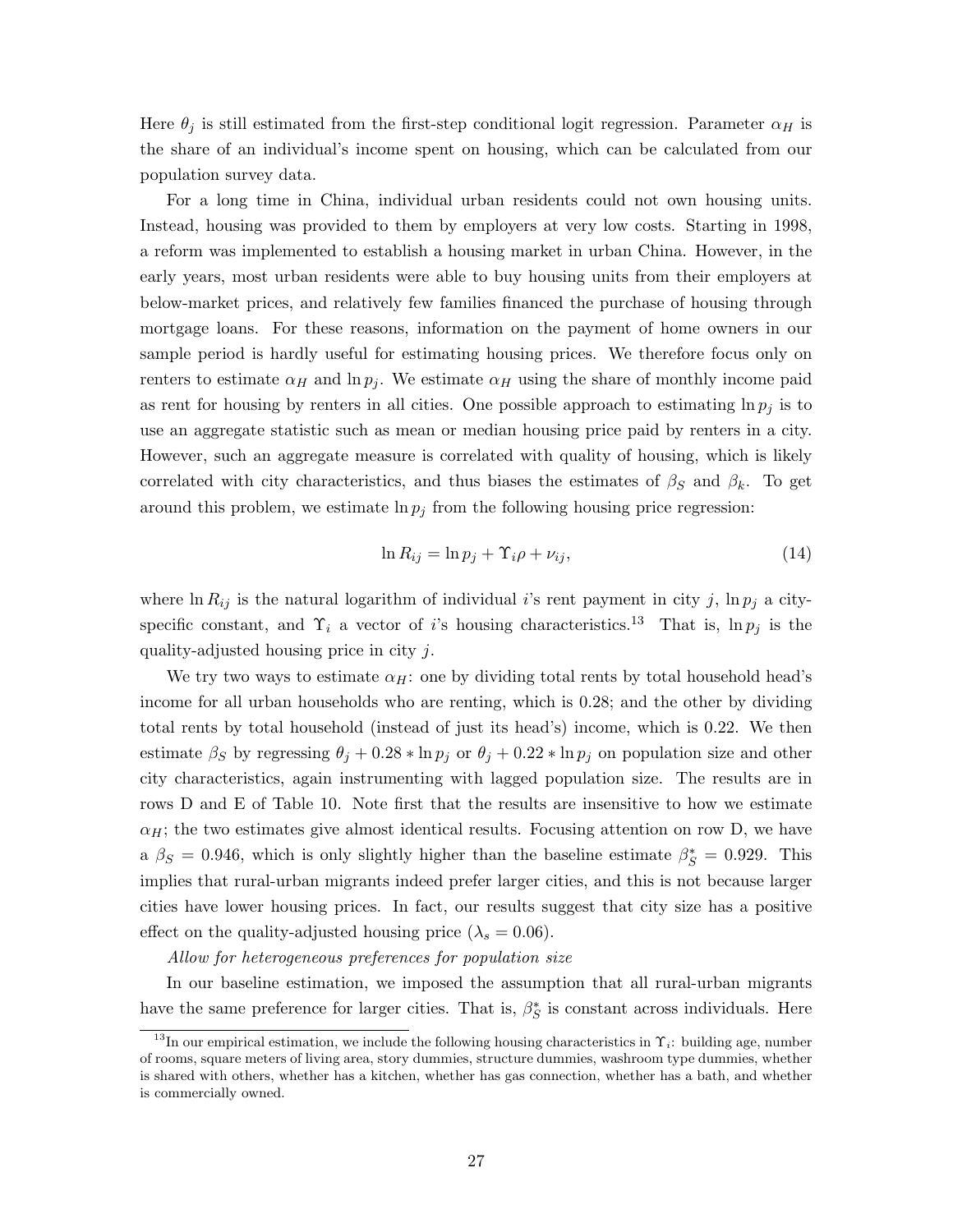we relax this assumption by allowing  $\beta_S^*$  to vary with individual characteristics. More specifically, we denote by  $\Omega_i$  a vector of four migrant characteristics, including age, gender, years of schooling, and marital status. We interact  $\Omega_i$  with population size of city j to generate  $(\Omega_i \ln S_j)$  and add it to a migrant's indirect utility function (equation 8). The conditional logit estimation in the first step is then performed by maximizing the following likelihood function

$$
\widetilde{L} = \prod_{i} \prod_{j=1}^{J} \left\{ \frac{\exp\left[\alpha \ln \widehat{I}_{ij} + \pi_D \ln D_{ij} + \pi_1 d_{ij}^1 + \pi_2 d_{ij}^2 + (\Omega_i \ln S_j) \delta + \widetilde{\theta}_j\right]}{\sum_{s=1}^{J} \exp\left[\alpha \ln \widehat{I}_{is} + \pi_D \ln D_{is} + \pi_1 d_{is}^1 + \pi_2 d_{is}^2 + (\Omega_i \ln S_s) \delta + \widetilde{\theta}_s\right]} \right\}^{\kappa_{ij}}.
$$
\n(15)

Here  $\tilde{\theta}_i$  is still a city fixed effect, but it should be interpreted as the average migrant's willingness to pay for living in city  $j$ , assuming that migrants have heterogeneous preferences for city size but homogeneous preferences for other city characteristics.

The estimated coefficients of the interaction terms in this conditional logit regression  $(\hat{\delta})$  indicate that better-educated migrants, younger migrants, female migrants, and unmarried migrants have stronger preferences for larger cities. These results are all statistically significant.<sup>14</sup>

We again take the estimated city fixed effects from this conditional logit regression and regress it on city characteristics in the second step. In row F of Table 10, we present the estimates of  $\alpha$  and  $\beta_S^*$  from this alternative specification. While both estimates are smaller than those obtained in baseline regressions, the estimated  $\alpha$  decreases a little more, leading to a slightly larger income city-size elasticity. Therefore, allowing for heterogeneous preferences for city size does not alter our baseline results.

#### 5.5 Further discussion

One naturally wonders why, if not for observed characteristics, people prefer larger cities. We could come up with several possible explanations.

First, larger cities may provide a better learning environment that allows migrants to accumulate more human capital at a faster rate. There has been evidence that people in cities accumulate human capital and improve their productivity. This productivity gain to a large extent is permanent and portable (Glaeser and Mare, 2001). Recent work has shown that larger cities have a stronger positive effect on residents' productivity (Baum-Snow and Pavan, 2012; De la Roca and Puga, 2012). Therefore, it might be that rural-urban migrants are willing to give up some current income in exchange for higher future income (as they improve their productivity by benefiting from human capital spillovers).

Second, larger cities may offer better life opportunities in the future, either to the

 $14$ We also experimented with adding the interaction term between population size and having children to the regression. In one specification, we added it as an extra interaction term; in the other, we used it to replace the interaction between population size and marital status. In both cases, migrants with children appear to have a weaker preference for larger cities. This is perhaps because currently larger cities tend to make it more difficult for migrant children to enroll in urban public schools.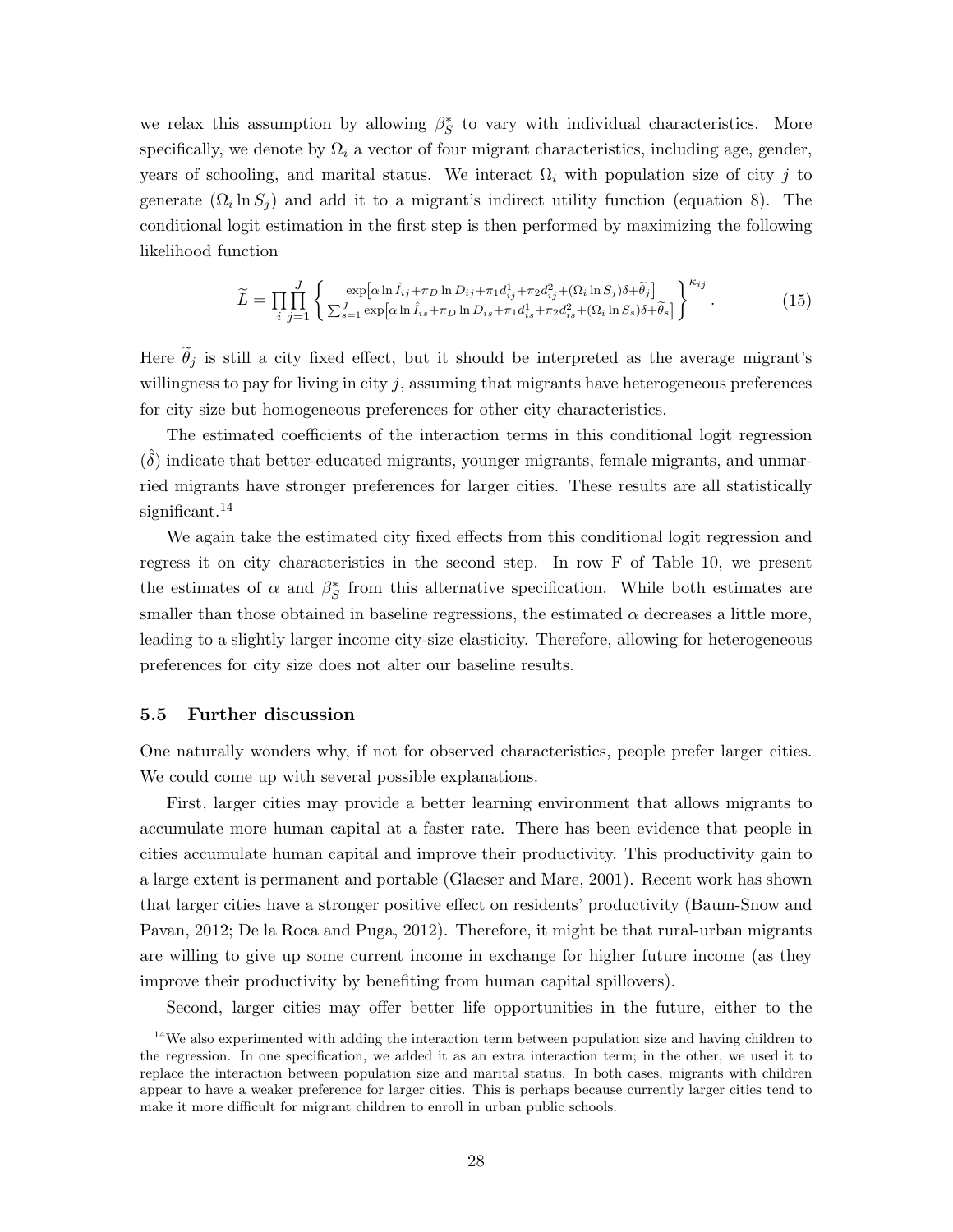migrants themselves or to their children. Forward-looking migrants may therefore believe that even if they earn less in a larger city for now, they have a better chance to climb up the social ladder there, or their children will do better in the future. Thus they are willing to give up some earnings today in exchange for a more promising future. In some sense, those migrants living in larger cities are buying a "lottery" that offers a positive although slim chance to win big prizes.<sup>15</sup> The fact that younger and unmarried migrants particularly like larger cities is consistent with our speculation that larger cities provide a better prospect for the migrants, because such people are bound to benefit more from future opportunities.

Third, larger cities may offer a wider variety of consumption goods. In our model, we implicitly assumed that individuals face the same consumption choice set no matter where they live. In reality, this assumption may not hold. In larger cities, there might be a more complete consumption choice set (Glaeser et al., 2001). For example, in a large city like Beijing, one can find all kinds of ethnic food and cultural events; in a smaller city, one may not be able to enjoy such a convenience. With the same amount of income, one could obtain a higher level of utility in a larger city simply because the choice set is larger.

Fourth, larger cities may be more migrant-friendly. Larger cities have always had migrants from different places near and far. Residents in such places tend to have interacted with people of all backgrounds and various origins. They thus tend to be more open-minded and less hostile to migrants. China is a society where personal connections play an important role in everyday life. One would need the support of social and family networks in almost every aspect of life and this is more so in small and close-knit communities. A migrant, as an "outsider," typically has limited support from social and family networks in an urban community. Therefore, they may prefer larger cities where personal connections play a smaller role and so they are less handicapped by the lack of supporting networks.

Whereas it remains unclear what exactly explains the preference for larger cities in China, our findings have immediate policy implications. First, our findings cast doubt on China's long-standing policy of discouraging population growth at large cities. As the Chinese economy continues to grow, an increasingly large rural population will migrate and assimilate into cities. As a former rural resident becomes an urban citizen, the government will presumably take back her land-use rights in her home village and grant her the access to subsidized public facilities and services in a city. Our findings suggest that given the same amount of net subsidy from the government, a rural migrant prefers to live and work in a large city. The current policy in China, which erects barriers around large cities and directs rural migrants to smaller cities, represents a constraint on rural migrants. This kind of policy can only be justified based on externality concerns. However, empirical evidence

<sup>&</sup>lt;sup>15</sup>For these migrants, one particular type of future gain could be a regular urban citizen status. It is widely recognized that the hukou system in China is not a sustainable policy and will be reformed sooner or later. It is likely that in the future the government will abolish the hukou system and grant rural-urban migrants the access to all subsidized public services in cities. This will be a windfall to the migrants and the windfall is more valuable in larger cities simply because the public services there are better.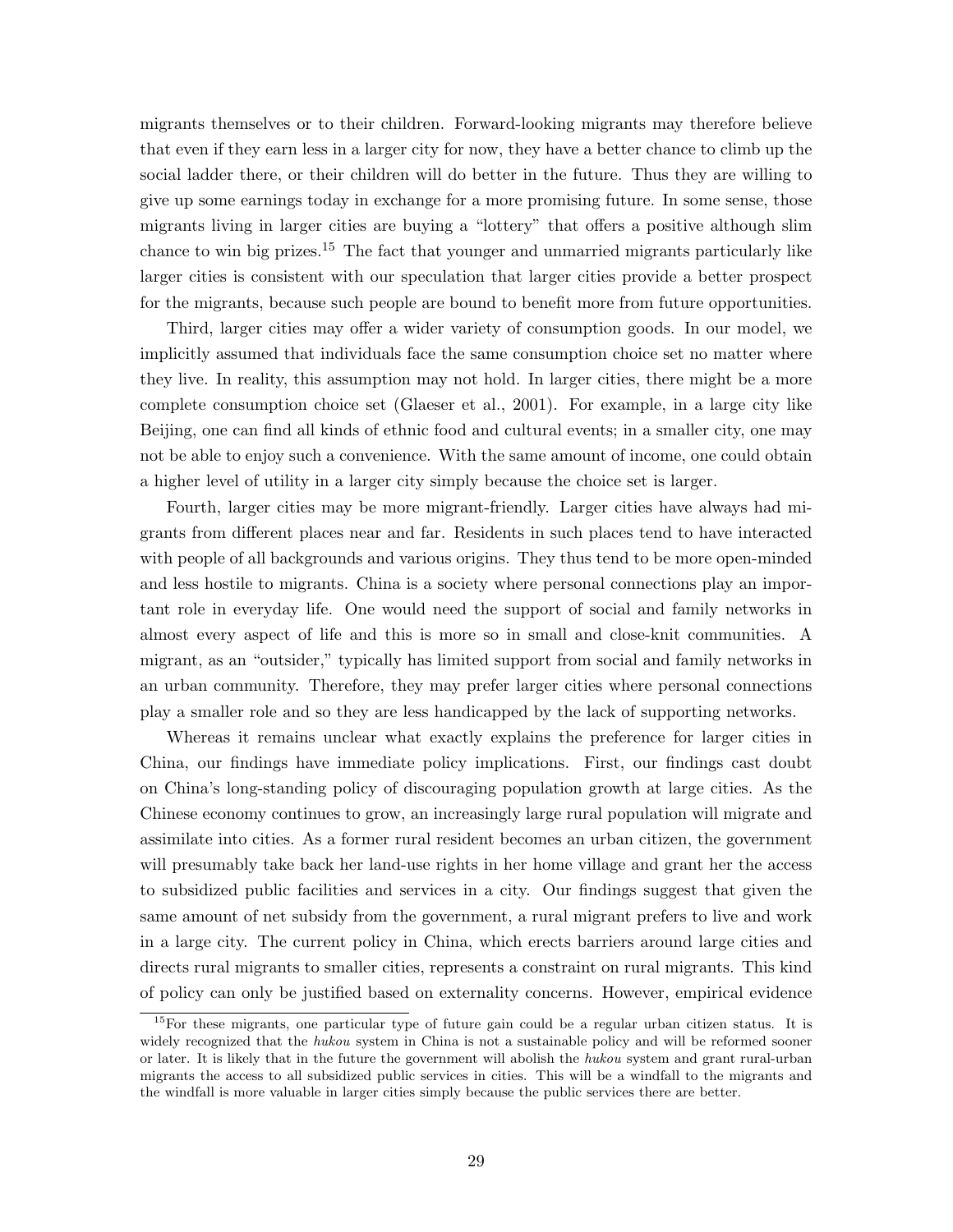does not seem to support the presence of negative externalities of migrants on local urban residents. Au and Henderson (2006a, 2006b) suggest that most Chinese cities are smaller than their efficient sizes. If this is true for large cities, allowing rural migrants to move to undersized large cities will not only benefit these migrants, but also improve the welfare of local residents.<sup>16</sup>

Second, to the extent that urban residents have similar preferences to rural migrants, our findings suggest that the migration restriction in the urban sector also creates inefficiency. Currently, the hukou system in China not only prevents rural migrants from freely moving into cities, but also prevents residents with an urban *hukou* from moving across cities. If this cross-city migration restriction is lifted, residents in smaller cities could move to undersized larger cities and greatly improve their welfare, a point that was emphasized by Au and Henderson (2006b).

# 6 Conclusion

China has a long-standing policy that restricts population growth at large cities but encourages such growth at small and medium-sized cities. At the same time, many other policies favor large cities. We therefore conjecture that quality of life should be higher in larger cities in China. As an implication, we argue that rural-urban migrants should be willing to give up some income in order to live and work in larger cities.

We test this hypothesis using a large-scale population survey conducted in 2005. After controlling for a number of city characteristics, we still find that rural-urban migrants prefer larger cities. Our preferred estimates imply that other things equal, a rural-urban migrant is willing to give up about 1.7 percent of current income in exchange for a one-percent larger city population. We discuss possible factors that may explain this strong preference for large cities. Our findings suggest that China's continuous policy of directing rural migrants away from large cities could cause substantial efficiency losses, especially if many of the large cities are under their efficient sizes, as suggested by earlier research.

# References

[1] Ades, Alberto F. and Edward L. Glaeser (1995). "Trade and Circuses: Explaining Urban Giants," Quarterly Journal of Economics 110, 195–227.

<sup>&</sup>lt;sup>16</sup>There has been some research on how rural migrants affect the welfare of regular urban residents in China, focusing mainly on labor market outcomes. Liu and Zhao (2009) find that migrants have negative but small effects on the earnings and employment rates of urban residents. Meng and Zhang (2010) find either small positive or no labor market effects of rural migrants on urban workers. Lu et al. (2012) find that the employment prospects improve as cities become larger, suggesting a positive effect of migrants on urban employment rates. Combes et al. (2013) show that the share of migrants in a city has a large positive effect on the wages of local workers.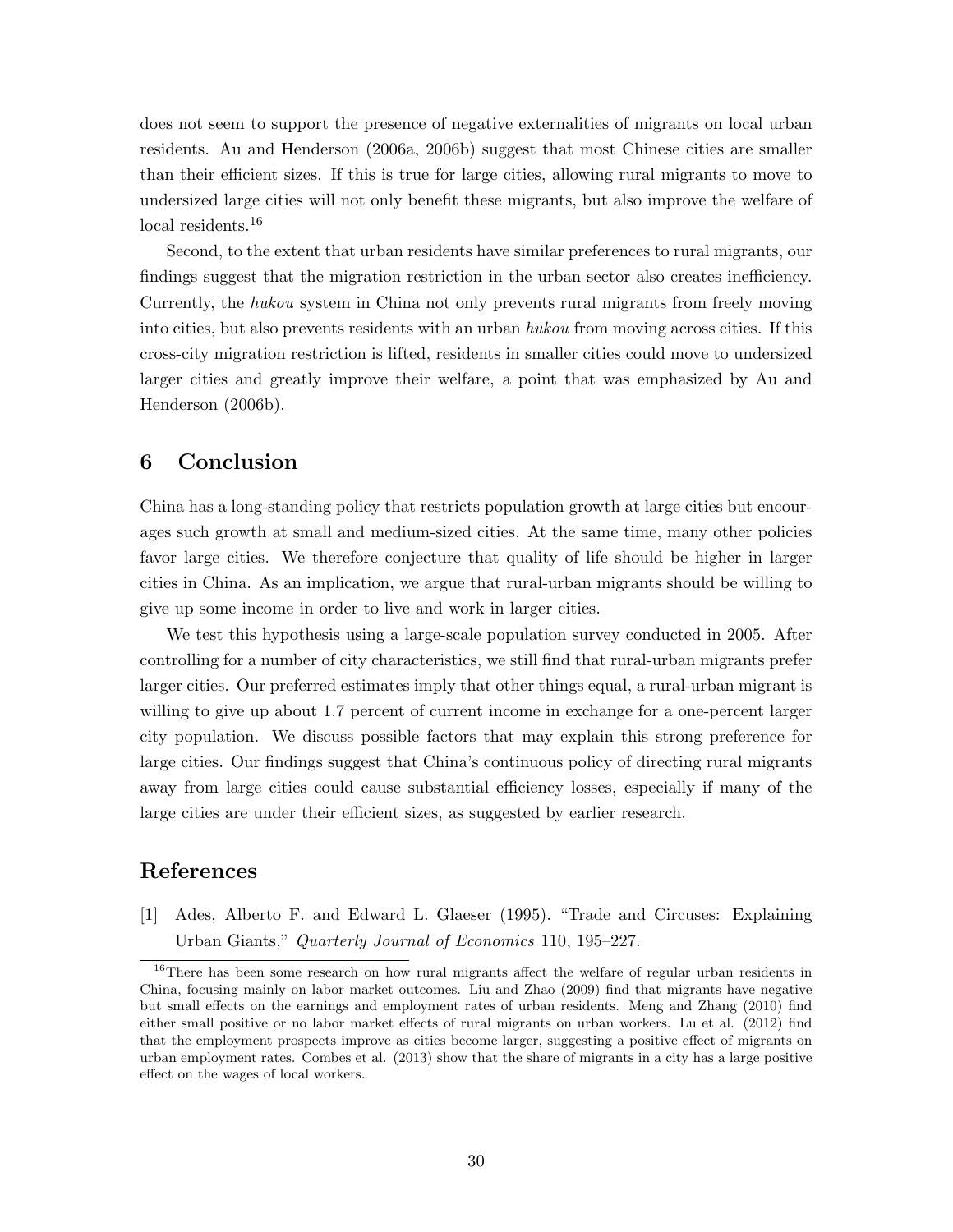- [2] Albouy, David (2012). "Are Big Cities Bad Places to Live? Estimating Quality of Life across Metropolitan Areas," unpublished manuscript, Department of Economics, University of Michigan.
- [3] Au, Chun-Chung and J. Vernon Henderson (2006a). "Are Chinese Cities Too Small?" Review of Economic Studies 73, 549–576.
- [4] Au, Chun-Chung and J. Vernon Henderson (2006b). "How Migration Restrictions Limit Agglomeration and Productivity in China," Journal of Development Economics 80, 350–388.
- [5] Baum-Snow, Nathaniel and Ronni Pavan (2012). "Understanding the City Size Wage Gap," Review of Economic Studies 79, 88–127.
- [6] Bayer, Patrick, Nathaniel Keohane, and Christopher Timmins (2009). "Migration and Hedonic Valuation: The Case of Air Quality," Journal of Environmental Economics and Management 58, 1–14.
- [7] Blomquist, Glenn C., Mark C. Berger, and John P. Hoehn (1988). "New Estimates of Quality of Life in Urban Areas," American Economic Review 78, 89–107.
- [8] Bourguignon, François, Martin Fournier, and Marc Gurgand (2007). "Selection Bias Corrections Based on the Multinomial Logit Model: Monte Carlo Comparisons," Journal of Economic Surveys 21, 174–205.
- [9] Chan, Kam Wing and Li Zhang (1999). "The Hukou System and Rural-Urban Migration in China: Processes and Changes," China Quarterly 160, 818–855.
- [10] Combes, Pierre-Philippe, Sylvie D´emurger, and Shi Li (2013). "Urbanisation and Migration Externalities in China," CEPR Discussion Paper 9352.
- [11] Dahl, Gordon (2002). "Mobility and the Return to Education: Testing a Roy Model with Multiple Markets," Econometrica 70, 2367–2420.
- [12] De la Roca, Jorge and Diego Puga (2012). "Learning by Working in Big Cities," CEPR discussion paper 9243.
- [13] Falaris, Evangelos M. (1987). "A Nested Logit Migration Model with Selectivity," International Economic Review 28, 429–443.
- [14] Fujita, Masahisa, Tomoya Mori, J. Vernon Henderson, and Yoshitsugu Kanemoto (2004). "Spatial Distribution of Economic Activities in Japan and China," in J.V. Henderson and J.F. Thisse (eds.), Handbook of Regional and Urban Economics, Vol. 4, pp. 2911–2977. Elsevier, Amsterdam.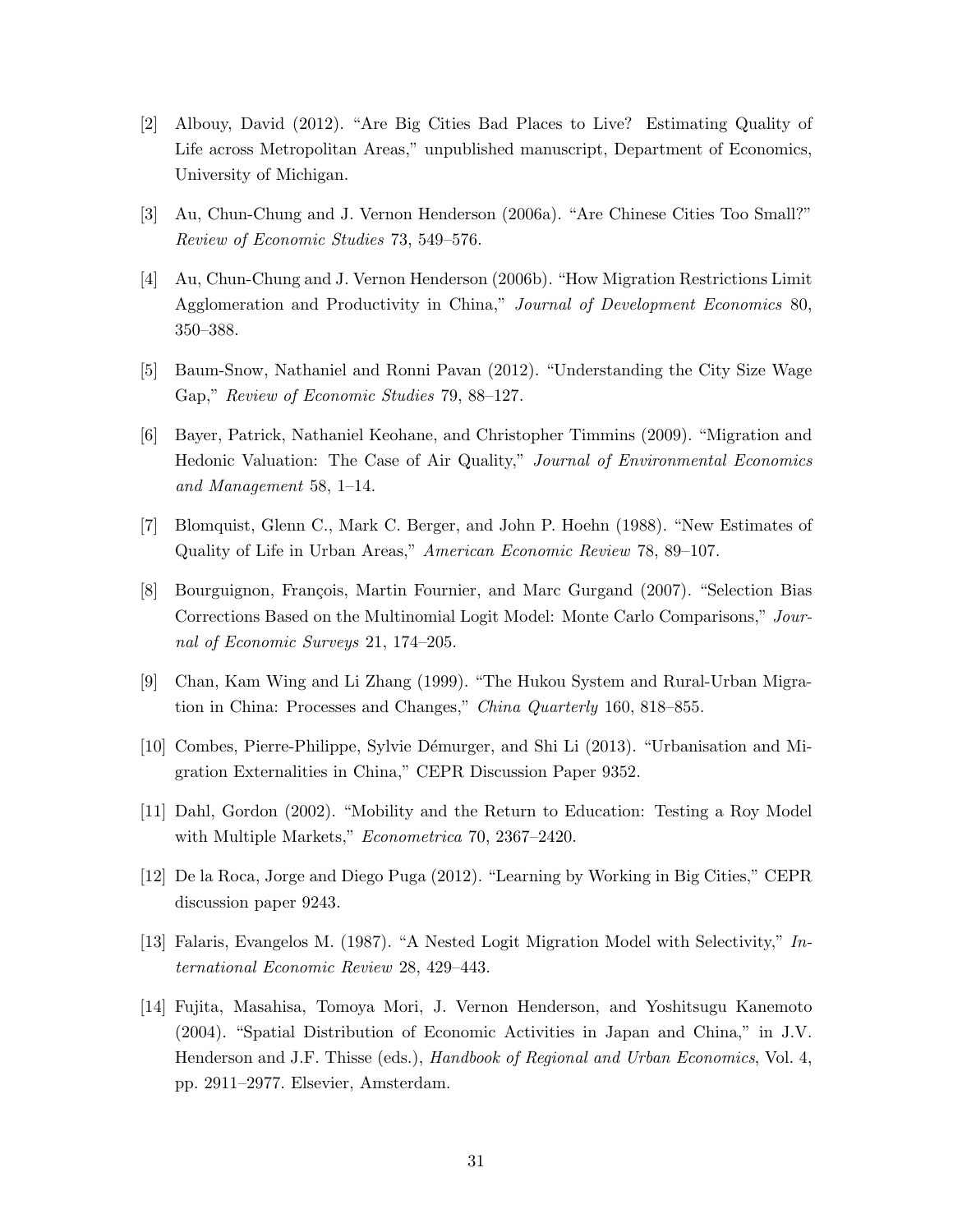- [15] Glaeser, Edward L., Jed Kolko, and Albert Saiz (2001). "Consumer City," Journal of Economic Geography 1, 27–50.
- [16] Glaeser, Edward L. and David C. Mare (2001). "Cities and Skills," Journal of Labor Economics 19, 316–342.
- [17] Henderson, J. Vernon (1974). "The Sizes and Types of Cities," American Economic Review 64, 640-656.
- [18] Henderson, J. Vernon (2005). "Growth of China's Medium-Size Cities," Brookings-Wharton Papers on Urban Affairs, 263–295.
- [19] Lee, Lung-Fei (1983). "Generalized Econometric Models with Selectivity," Econometrica 51, 507–512.
- [20] Liu, Xuejun and Yaohui Zhao (2009). "The Impact of Labor Migration on Urban Labor Markets in China," China Economic Quarterly 8, 693–710. [in Chinese]
- [21] Lu, Jiangyong and Zhigang Tao (2009). "Trends and Determinants of China's Industrial Agglomeration," Journal of Urban Economics 65, 167–180.
- [22] Lu, Ming, Hong Gao, and Hiroshi Sato (2012). "City Scale and Inclusive Employment," Social Sciences in China, Issue 10, 47–66. [in Chinese]
- [23] McFadden, Daniel (1974). "Conditional Logit Analysis of Qualitative Choice Behavior," in P. Zarembka, ed., Frontiers in Econometrics, Academic Press, New York, 105–142.
- [24] McFadden, Daniel (1978). "Modeling the Choice of Residential Location," in A. Karlqvist, L. Lundqvist, F. Snickars, and J. Weibull, eds., Spatial Interaction Theory and Planning Models, North-Holland, Amsterdam, 75–96.
- [25] Meng, Xin and Dandan Zhang (2010). "Labour Market Impact of Large Scale Internal Migration on Chinese Urban 'Native' Workers," IZA Discussion Paper 5288.
- [26] Nakosteen, Robert A. and Michael Zimmer (1980). "Migration and Income: The Question of Self-Selection," Southern Economic Journal 46, 840–851.
- [27] Roback, Jennifer (1982). "Wages, Rents, and the Quality of Life," Journal of Political Economy 90, 1257–1278.
- [28] Robinson, Chris and Nigel Tomes (1982). "Self-Selection and Interprovincial Migration in Canada," Canadian Journal of Economics 15, 474–502.
- [29] Sinnott, Roger W. (1984). "Virtues of the Haversine," Sky and Telescope 68, 159.